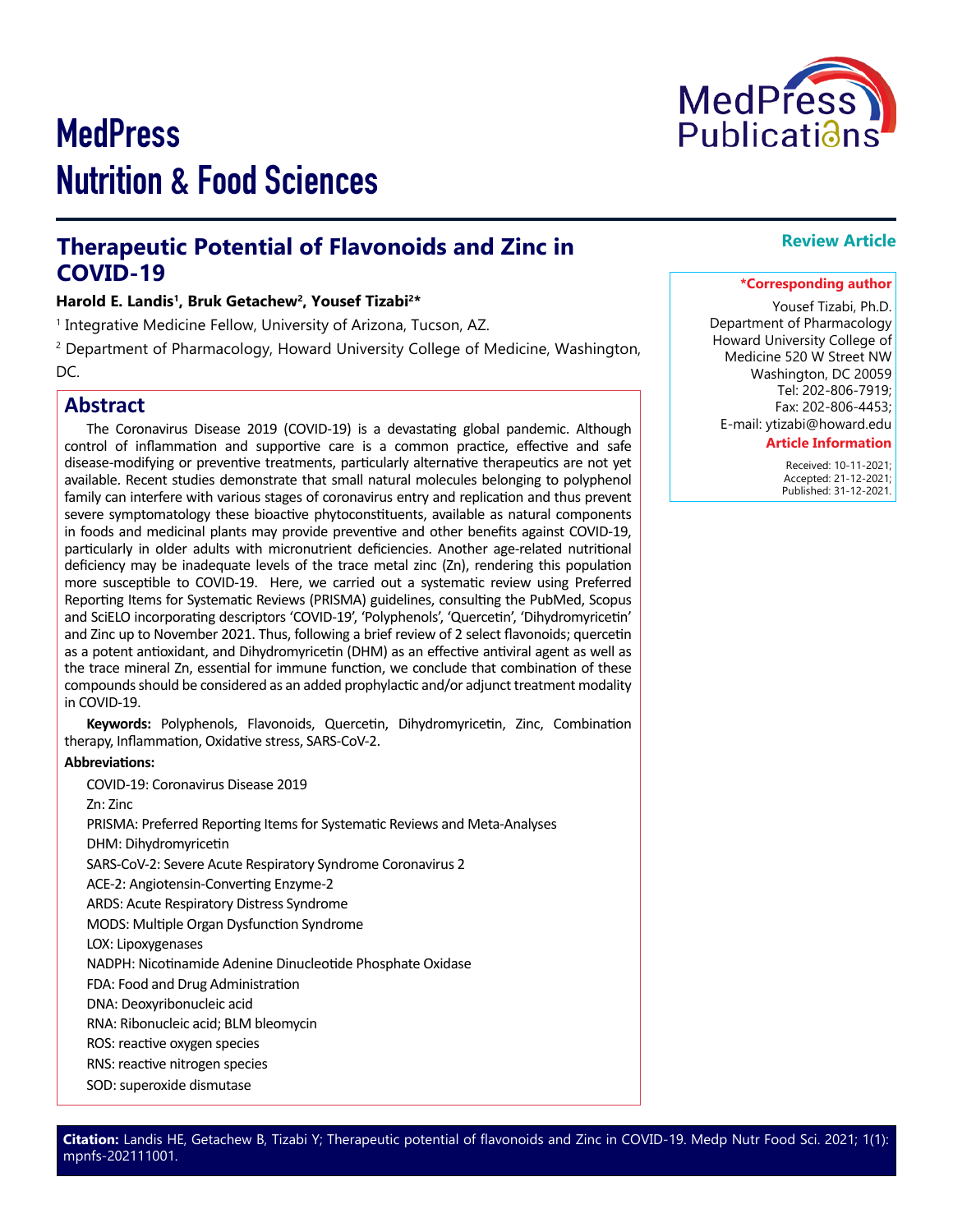PI3K/Akt: phosphatidylinositol 3-kinase Nrf2: nuclear transcription factor-erythroid 2-related factor 2 TNF-α tumor necrosis factor-alpha NF-kB: nuclear factor-kappa B RDI daily: recommended dietary intake NOAEL: no-observed-adverse-effect level

#### **Introduction**

The Coronavirus Disease 2019 (COVID-19) is an acute respiratory disease caused by severe acute respiratory syndrome coronavirus 2 (SARS-CoV-2). First reported in Wuhan, China at the end of 2019, COVID-19 was declared as a global pandemic in March 2020. The functional receptor of SARS-CoV-2 is angiotensinconverting enzyme-2 (ACE2), which provides viral entry into human cells [1,2,3]. Upon entry, SARS-CoV-2 can target different tissues at multiple levels, starting from the cells of nose and throat down to the lung, invading through vassal endothelium, the kidneys and nervous system where it can cause severe illness and death [4,5,6]. The clinical symptoms are initially manifested as fever, dry cough, and fatigue. Some cases are accompanied by nasal congestion, runny nose, sore throat, muscle pain, and diarrhea. Severe patients have excessively high levels of cytokines and chemokines in plasma, referred to as cytokine storm, which can lead to significant inflammation and tissue and organ damage [5]. Although cytokine storm is considered a hallmark of COVID-19, its full role in COVID-19 disease course is yet to be fully elucidated [7,8,9,10]. Acute respiratory distress syndrome (ARDS), shock, multiple organ dysfunction syndrome (MODS), and sudden myocarditis appear in severe and terminal patients afflicted with COVID-19 [5,11,12,13]. It is of importance to note that most of the afflicted individuals with COVID-19 exhibit only mild or moderate symptoms, whereas 5–10% of any population may present with severe and even life-threatening disease course. The overall mortality rate due to COVID-19 is approximately 2%. Currently, supportive care measures such as ventilation oxygenation and fluid management remain standard care. A number of clinical trials are underway to identify effective drugs and/or nutrients in prevention or intervention in COVID-19 [14,15,16,17]. In this regard, recent publications have highlighted potential use of plant derivatives particularly flavonoid compounds (e.g., quercetin) in countering various detrimental consequences of COVID-19 [18, 19,20,21,22,23,24,25,26,27,28]. However, additional flavonoid compounds such as Dihydromyricetin (DHM) and the essential heavy metal zinc (Zn) supplements together with quercetin may provide further protection against COVID-19. In this review we provide justification for such a recommendation.

Although immunological mechanisms driving COVID-19 pathogenesis are still largely unknown, new understanding has emerged about the innate and adaptive immune responses elicited in SARS-CoV-2 infection, which are mainly focused on the dysregulated inflammatory response in severe COVID-19. Polyphenols are naturally occurring products with immunomodulatory activity, playing a relevant role in reducing inflammation and preventing the onset of serious chronic diseases. Mainly based on data collected before the appearance of SARS-CoV-2, polyphenols have been recently suggested as promising agents to fight COVID-19, and some clinical trials have already been approved with polyphenols to treat COVID-19. The aim of this review is to analyze and discuss the in vitro and in

vivo research on the immunomodulatory activity of quercetin as a research model of polyphenols, focusing on research that addresses issues related to the dysregulated immune response in severe COVID-19. From this analysis, it emerges that although encouraging data are present, they are still insufficient to recommend polyphenols as potential immunomodulatory agents against COVID-19

#### **Methods**

Using PRISMA guidelines and consulting PubMed, Scopus and SciELO with key words such as 'COVID-19', 'Polyphenols', 'Quercetin', 'Dihydromyricetin' and 'Zinc', more than 200 relevant articles were reviewed to provide the summary and recommendations detailed in this presentation. No specific clinical trials were evaluated, rather the search was concentrated on essential information relevant to the topic..

#### **Flavonoids**

Bioactive phytoconstituents, available as natural components in foods and medicinal plants, provide preventive and curative health benefits in COVID-19. Bioactive food components like alkaloids, peptides, flavonoids, flavones, anthocyanins, phenolic acids, polyphenols, tannins, resveratrol, polysaccharides, and sterol have been identified as "green" ACE inhibitors [20, 21,22,23,24,25,26,27,28,29,42]. It is of relevance to note that flavones are the 3-hydroxy derivatives of flavanones, also a type of flavonoid that is colorless and occurs in plants as a glycoside.

Flavonoid monomers mainly include quercetin, kaempferol, and myricetin, while flavanones include Dihydromyricetin (DHM). They are considered the largest group of phenolic phytochemicals in higher plants belonging to secondary plant metabolites found in fruits, vegetables, seeds, roots, propolis, and other plant products such as tea and wine [23]. There are more than 9000 structurally identified flavonoids. Although only recently flavonoids have caught the attention of researchers for their potential implication, flavonoid research spans several decades. Multiple health-promoting effects, ranging from nutraceutical, pharmaceutical, medicinal, and cosmetic applications to anticarcinogenic properties have been ascribed to these compounds [23]. In fact, protective role of flavonoids in the diet was recognized in the 1990s [43], when flavonoid contents of 28 vegetables and 9 fruits and teas, wines, and fruit juices were quantified [44,45]. Shortly thereafter, an assessment based on dietary history of quercetin, kaempferol, myricetin, luteolin, and apigenin concluded that flavonol and flavone intake reduced mortality from coronary heart disease [45]. Various other beneficial effect such as antihypertensive, antihistamine, antimicrobial, memory enhancing, and mood-boosting properties were also ascribed to these flavonoids [46,47,48,49,50,51]. Indeed, flavonoids are now considered as chief antioxidants, free radical scavengers and chelators of divalent cations. This, together with their lack of systemic toxicity and their ability to synergize with conventional drugs, as well as their "pleiotropic" effects, meaning that they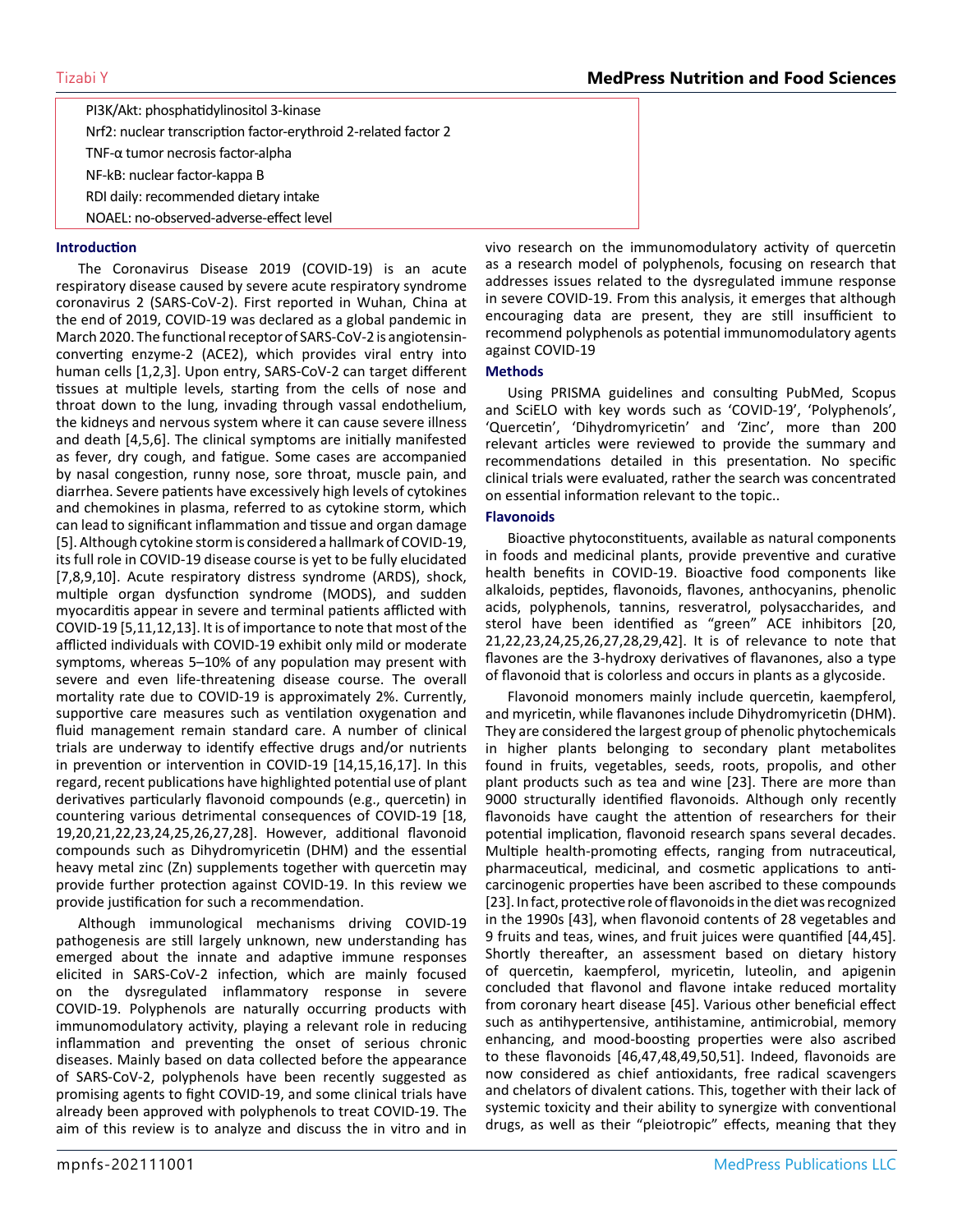can influence different cellular targets and affect multiple pathways [52,53], have resulted in their utilization as basic natural ingredient in more than hundred herbal medicines [5,50]. Recent reports on antimicrobial and anti-inflammatory effects of flavonoids and their possible protective role against COVID-19 led us to examine in more detail potential utilization of quercetin and DHM alone or in combination with the trace element zinc (discussed below) as nutritional supplements to aid in prevention and/or treatment of COVID-19.

#### **Quercetin**

The natural flavonoid quercetin is frequently found in low amounts as a secondary plant metabolite such as in fruits, nuts and vegetables. It is arguably the most investigated flavonoid to date, and onions and apples are the most commonly consumed dietary sources, though most studies use pure quercetin [54]. Quercetin itself enters the circulatory system in trace amounts and appears predominantly as glucuronide, sulfate, and methyl metabolites [55]. It can cross the blood–brain barrier [56], and has various biological effects including potent anti-oxidant properties as it inhibits oxidative species generating enzymes such as xanthine oxidase, lipoxygenases (LOX), and nicotinamide adenine dinucleotide phosphate oxidase (NADPH)[ 29,30,31,57,58,59,60]. It may also act as an antidiabetic agent [30,61,62,63]. Because quercetin has senolytic activity it can affect cell cycle, interact with type II estrogen binding sites, and inhibit tyrosine kinases [64], hence the suggestion of its potential utility as an anticancer drug [30,65-66]. Importantly in relevance to COVID-19, quercetin's action as zinc ionophore has led to the suggestion of an antiviral activity against many RNA viruses including SARS-CoV-2 [31,32,67,68,69]. Furthermore, antithrombotic action of quercetin may be an additional desirable effect against COVID-19, as thrombotic incidences are common manifestation with this disease [20,33,70]. In this regard, it has been demonstrated that quercetin and quercetin-3-O-rutinoside prevent platelet aggregation and inhibit LOX activity in various cell culture models as well as in vivo [60,71].

Isolated quercetin is marketed as a dietary supplement, mostly as the free quercetin aglycone, and frequently in daily doses of up to 1000 mg/day exceeding usual dietary intake levels. In silico modelling of the interaction between the SARS-CoV-2 viral spike protein and ACE2, quercetin was identified as one of the top five most potent compounds for binding to the interface site and potentially disrupting the initiating infection process [72]. Considering that this was detected in a database consisting of 8,000 small molecule candidates of known drugs, metabolites, and natural products, it gives credence to potential antiviral use of quercetin. This contention is further supported by finding that quercetin was active against infection in a model of virus cell entry as it inhibited the 3C-like protease of SARS-CoV in vitro [73,74]. Moreover, earlier studies showed that quercetin has the capacity to block the entry of SARS-CoV into host cells [73]. Recently, it was speculated that quercetin could be involved in immune regulation [12,75], and that it could be of potential therapy for lung injury associated with COVID-19 due to its anti-inflammatory, antiviral, and immunomodulatory effects [19,20,21,27,76,77,78,79]. Based on these findings, it has been suggested that quercetin be incorporated into trials against COVID-19 [34,80].

The United States Food and Drug Administration (FDA) has already approved oral doses of quercetin as safe for human consumption. Quercetin given nasally was effective in a rat model of allergic rhinitis [80], and the safety of quercetin has been favorably assessed [81]. Quercetin at high doses, like any other bioactive compound, could have potentially offtarget effects. Following local application by a nasal spray the possibility exists that quercetin could diffuse or be transported to other tissues such as the lungs. Quercetin is widely used as a nutritional supplement and may be beneficial against a variety of diseases. Previously found beneficial effects on cardiovascular health biomarkers after regular consumption of quercetin [82], could deliver an additional positive outcome as patients with preexisting cardiometabolic syndromes such as hypertension are at increased risk during Covid-19 infection [11,12,83]. Additionally, due to its neuroprotective properties, its application in various neurodegenerative diseases such as Parkinson's disease, Alzheimer's disease, Huntington's disease, multiple sclerosis and amyotrophic lateral sclerosis as well as epilepsy has been suggested [36,41]. Although many of the effects of quercetin have proven beneficial the potential of its reprogramming of the cellular energy metabolism should be taken into account [84,85]. A phase one clinical trial of quercetin carried out in 1990's showed it to be safe and provided evidence of antitumor activity [86]. Further anticancer potentials of quercetin have been recently reviewed [30,35]. To date, one study of quercetin in Covid-19 has been entered into a clinical trial www.clinicaltrials.gov.

It is of importance to note that quercetin bioavailability is generally poor and because of its lipophilicity has low water solubility. Moreover, several factors such as glucose moieties, dietary fat, vitamin C as well as age and gender may affect quercetin levels in positive or negative ways [64,87,88,89,90,91]. In this regard it is noteworthy that food intake is a major source of quercetin and unlike majority of supplements, most of the quercetin in food is attached to sugar moieties such as glucose or rutinose. Thus, onion-derived quercetin, which is mainly quercetin glucoside, has a better bioavailability than applederived quercetin, which contains quercetin rhamnoside and quercetin galactoside [92,93]. In addition, quercetin has a better bioavailability when consumed as a cereal bar ingredient instead of capsule [94]. This is because quercetin's homogenous solid dispersion with other cereal ingredients results in a larger surface area and hence a better absorption [64,94,95]. Also, ingestion of quercetin with short chain fructooligosaccharide improves its bioavailability as this saccharide suppresses the bacterial degradation of quercetin aglycone in the large intestine and allows for more quercetin absorption [96]. Vitamin C as an antioxidant can protect against oxidative degradation of quercetin and hence improve its absorption and bioavailability [64,97,98]. It would be of significant interest to determine whether combination of quercetin with zinc and DHM (discussed below) would also enhance its bioavailability. Nonetheless, search for other methods of improving bioavailability of flavonoids in general and quercetin in particular using nano-capsulation or a phospholipid delivery system are under way [24,28].

#### **Dihydromyricetin (DHM)**

Dihydromyricetin (DHM) is a unique flavanonol, a subgroup of flavonoids isolated from Japanese raisin trees (Hovenia dulcis Thum) and Chinese Rattan tea (Ampelopsis grossedentata)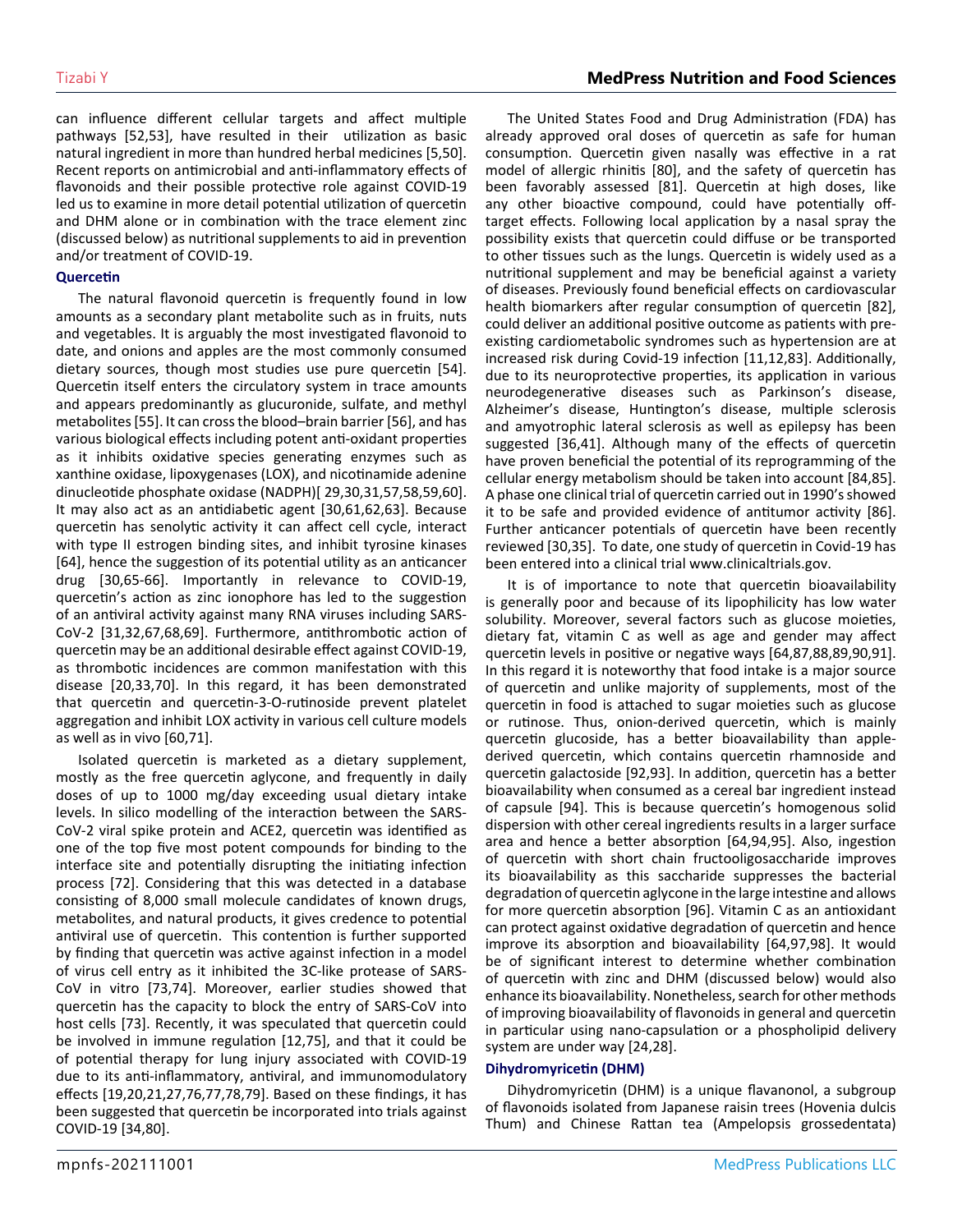[99,100]. This subgroup is a class of secondary plant metabolites that perform many physiological functions in plants and have been shown to have antioxidant, anti-inflammatory and neuroprotective properties, and their use has been associated with motor and memory improvements [100]. DHM specifically has been recommended for diverse conditions such as metabolic diseases, including diabetes [101], liver disease [102], septic acute kidney injury [103], inflammatory bowel disease [104], atherosclerosis [105], cancer [106], neurodegenerative diseases including Alzheimer's disease [107,108].

After ingestion by animals, some DHM is metabolized in the gastrointestinal tract and liver, and the rest is absorbed into the bloodstream and is widely distributed throughout the body, including the heart, lungs, kidney and the brain tissue [109]. DHM is poorly absorbed into the bloodstream, with a bioavailability of only 4.02%. Furthermore, the time required for it to reach peak plasma concentration is 2.67 h after oral administration at a dose of 20 mg/kg [110]. The uptake and transport of DHM occurs mainly through a passive diffusion mechanism, which can partially explain the low bioavailability of DHM after oral administration [111]. DHM is completely excreted in urine and feces after 12 h. Seven to eight DHM metabolites have been identified in urine, feces, and blood [109], all of them produced by common metabolic routes such as dihydroxylation, methylation, glucuronidation, reduction, and isomerization [85,88]. Whether these metabolites have any pharmacologic effect is still unknown.

Although there have been few DHM toxicity studies, some important information has already been obtained. For example, the lethal dose 50% for oral administration in mice is >5 g/kg [113]. At concentrations ranging from 150 mg/kg (500 mmol/L) to 1.5 g/kg (5,000 mmol/L), DHM did not cause any acute toxicity or had significant side effects in mice [114]. However, nephrotoxic components of some herbal medicine including flavonoid glycosides was recently reviewed [115,116]. Since low bioavailability limits the pharmacologic efficacy [117], several preparations with better solubility or permeability have been identifies in vitro studies. These include microemulsion [118], nanoparticles [119], soluble cocrystals [120], nanoencapsulation [121], and solid dispersions and inclusion complex [13]. In this regard, a nanoscale DHM-phospholipid complex significantly increased oral bioavailability in rats [122].

In regard to COVID-19, DHM effects against a wide range of deoxyribonucleic acid (DNA) and ribonucleic acid (RNA) viruses has been studies and it is anticipated that compounds with sufficient bioavailability will find therapeutic use in COVID-19. Specifically, it was shown that DHM is an effective inhibitor for SARS-CoV-2 Mpro, (coronavirus main protease), which is essential for SARS-CoV-2 replication. Moreover, DHM prevented bleomycin (BLM)-induced pulmonary inflammation and fibrosis in mice, suggesting that DHM could be a potential medicine for the treatment of COVID-19 and its sequelae [123]. DHM also has antithrombotic effects via inhibition of platelet activation and reduction of fibrin generation as a result of endothelial protection [124]. This action, similar to that of quercetin (discussed above) would be an additional desirable effect against COVID-19.

Several in vitro studies have shown that DHM inhibits lipidperoxidation [125,126,127,128], which suggest that DHM can protect cell membrane lipids against the damage induced by an excess of reactive oxygen species (ROS) and reactive nitrogen species (RNS). Indeed, DHM may reduce oxidative damage via several mechanisms including: a direct radical-scavenging and iron (Fe+2)-chelation [129]; increasing the enzymatic activity of superoxide dismutase (SOD), which catalyzes the dismutation of superoxide anion to molecular oxygen [130,131]; modulation of CAMP-activated protein kinase to cause inhibition of the oxidative stress response [132]; as well as activating phosphatidylinositol 3-kinase (PI3K/Akt) and modulating the nuclear transcription factor-erythroid 2-related factor 2 (Nrf2), which participates in the induction of enzymes involved in detoxifying and antioxidant properties [133,134,135].

The anti-inflammatory effect of DHM, on the other hand, have been attributed to decreases in the production of proinflammatory cytokines such as interleukin IL-1β and IL-6, and increases in the production of anti-inflammatory cytokines such as IL-10, as well as reduction of nitric oxide [135,136]. In addition, DHM has been shown to reduce tumor necrosis factor-alpha (TNF-α) levels through inhibition of nuclear factor-kappa B (NFkB), a protein complex that controls cytokine production and regulates apoptosis [137].

It is therefore evident that both quercetin and DHM share a number of positive effects such as anti-inflammatory, antioxidant and immune modulatory characteristics that can be of significant counter-balance to the detrimental effects of SARS-CoV-2 virus. Although the bioavailability of both these compounds is of a relative concern, it appears that their combination would nonetheless be of benefit in prevention and/or as adjunct treatment in COVID-19 as their mechanisms of action might provide an additive or synergistic effect. This potential outcome, together with the following discussion on zinc provides a strong justification for the combined use of these 3 substances as an adjunct strategy in prevention and/or treatment of COVID-19.

#### **Zinc**

Zinc is one of the most commonly over-the-counter naturopathic medicine used for a variety of clinical indications including prevention and treatment of viral respiratory infections, tissue repair and a healthy immune system [114]. This is because zinc has an essential role in immune system, as well as in airways function, wound healing and tissue repair [139,140,141]. It may also modify the host's response to an infection as it is an essential co-factor element with a broad range of functions in the body. In addition, a role in regulation of gene expression as well as in insulin and blood pressure modulation has been ascribed to zinc [142]. The fact that Zn can be formulated as a stand-alone nutraceutical or as a combination product containing other minerals, vitamins and herbs makes it ideal for a combination therapy, particularly with flavonoids, which are known to act as zinc ionophores [143]. Indeed, a combination of quercetin and zinc has been advocated in treatment of bladder cancer [144]. The daily recommended dietary intake (RDI) of elemental zinc is around 2 mg for infants (up to 6 months of age), and gradually increases to 11 mg for males, and 8 mg per day for females older than 13 years [145]. Tolerable upper limits for zinc are estimated to be 7 mg for children aged 1–3 years and increasing up to 25 mg for adults and females of any age who are pregnant or lactating. The no-observed-adverse-effect level (NOAEL) for adults is around 50 mg/day [146].

Over 17 % of the global population is estimated to be zinc deficient [147], and 20 % of national diets contain insufficient zinc to meet minimum health requirements [148,149]. While zinc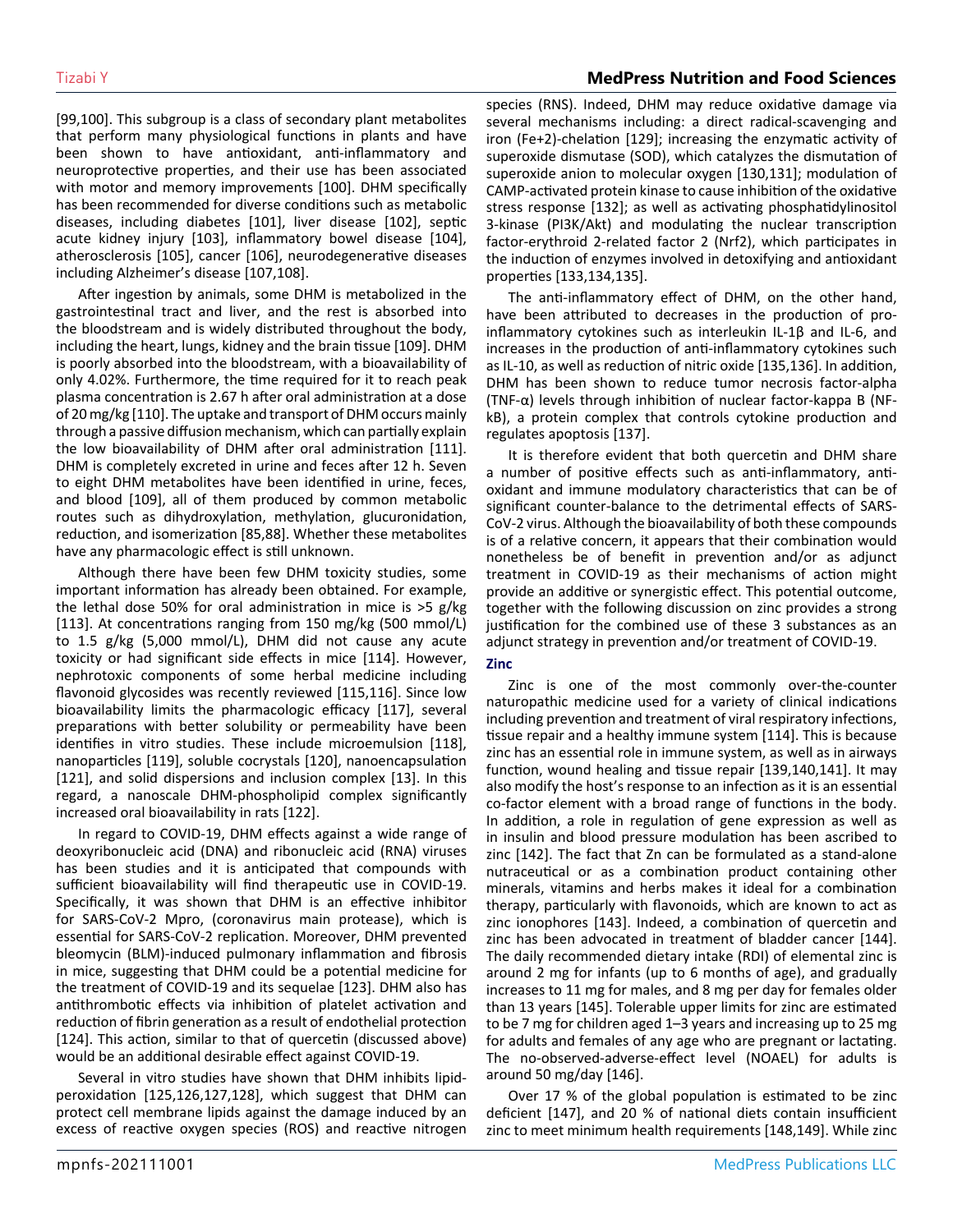insufficiency/deficiency is known to diminish antibody and cellmediated immunity in humans, which can increase the risk of infections, this may only become apparent upon immune system provocation [150,151]. Zinc's ability to reduce the risk of viral respiratory tract infections, including SARS-CoV-2, can shorten the duration and severity of the illness. It is suggested that in addition to its direct antiviral properties, zinc has the potential to reduce inflammation, improve mucocillary clearance, prevent ventilator-induced lung injury, and modulate antiviral immunity [152].

Zinc can inhibit the enzymatic activity and replication of SARS-CoV RNA polymerase and may inhibit ACE2 activity [147,152- 154]. Zinc is also thought to potentiate the therapeutic effects of chloroquine [155], as chloroquine also acts as a zinc ionophore increasing Zn2+ influx into the cell [152]. Other consequences of zinc deficiency include an increased risk of vitamin A deficiency that is also critical for immune function. Zinc's effect on carrier proteins and activation enzymes is necessary for vitamin A production [156]. The potential role of zinc as an adjuvant therapy for SARS-CoV-2 may be broader than just antiviral and/ or immunological support. Zinc also plays a complex role in hemostatic modulation acting as an effector of coagulation, anticoagulation and fibrinolysis [157,158,159]. As discussed above, this is of considerable significance as coagulation consequences of COVID-19, leading to stroke has been amply documented [156-160, 160-162].

Although zinc supplementation was shown to be effective in prevention of pneumonia in children aged two to 59 months [163], the effectiveness of zinc in preventing or treating SARS-CoV-2 infections is yet to be systematically evaluated. Nonetheless, given the positive attributes discussed above, addition of zinc as a nutritional supplement in combatting COVID-19 is highly recommended [164].

#### **Conclusion**

Besides antivirals, anti-HIV protease inhibitors, and antiinflammatory agents that are currently used against the severe cases of COVID-19, natural compounds isolated from the plant such as flavonoids represent an additional therapeutic option. Flavonoids' lack of systemic toxicity plus their ability to synergize with conventional drugs and mineral/micronutrients makes them an ideal nutritional supplement to interfere with the coronavirus life cycle. Moreover, higher level of intracellular zinc can affect RNA-dependent RNA polymerase and decrease replication mechanism of RNA viruses. It is therefore concluded that combination of the potent antioxidant quercetin and antiviral DHM with mineral zinc as supplements could offer an adjunct strategy in prevention and/or treatment of COVID-19 (Figure 1).

#### **Acknowledgments:**

Supported by NIH/NIGMS (2 SO6 GM08016-39) and Howard University College of Medicine Bridge Funds and Pilot Study Awards Program (BFPSAP) 2020-2021.

#### **Authors' Contribution:**

All authors contributed to the concept and design of study as well as acquisition and interpretation of data. The first draft of manuscript was initiated by HL, which was expanded by BG and YT. The final submitted version was approved by all authors. YT is the PI on the acknowledged grants and the corresponding author for this article.

#### **Conflicts of Interest/ Competing Interests:**

The authors declare that they have no known competing financial interests or personal relationships that could have appeared to influence the work reported in this paper.



**Figure 1:** Mechnisms of Quercetin, DHM and Zn actions in COVID-19.

#### **References:**

- 1. [Hamming I, Timens W, Bulthuis MLC, Lely AT, Navis G,](https://pubmed.ncbi.nlm.nih.gov/15141377/) [van Goor HJ. Tissue distribution of ACE2 protein, the](https://pubmed.ncbi.nlm.nih.gov/15141377/)  [functional receptor for SARS coronavirus. A first step](https://pubmed.ncbi.nlm.nih.gov/15141377/)  [in understanding SARS pathogenesis. J pathol. 2004;](https://pubmed.ncbi.nlm.nih.gov/15141377/) [203\(2\):631-637.](https://pubmed.ncbi.nlm.nih.gov/15141377/)
- 2. [Devaux CA, Rolain JM, Raoult D. ACE2 receptor](https://pubmed.ncbi.nlm.nih.gov/32414646/) [polymorphism: Susceptibility to SARS-CoV-2,](https://pubmed.ncbi.nlm.nih.gov/32414646/)  [hypertension, multi-organ failure, and COVID-19 disease](https://pubmed.ncbi.nlm.nih.gov/32414646/)  [outcome. J Microbiol Immunol Infect. 53\(3\) \(2020\); 425-](https://pubmed.ncbi.nlm.nih.gov/32414646/) [435](https://pubmed.ncbi.nlm.nih.gov/32414646/).
- 3. [Hayashi T, Abiko K, Mandai M, Yaegashi N, Konishi I.](https://pubmed.ncbi.nlm.nih.gov/32921279/)  [Highly conserved binding region of ACE2 as a receptor](https://pubmed.ncbi.nlm.nih.gov/32921279/) [for SARS-CoV-2 between humans and mammals. Vet. Q.](https://pubmed.ncbi.nlm.nih.gov/32921279/)  [2020; 40\(1\):243-249.](https://pubmed.ncbi.nlm.nih.gov/32921279/)
- 4. [Puelles VG, Lütgehetmann M, Lindenmeyer MT, Sperhake](https://pubmed.ncbi.nlm.nih.gov/32402155/)  [JP, Wong MN, Allweiss L et al. Multiorgan and Renal](https://pubmed.ncbi.nlm.nih.gov/32402155/)  [Tropism of SARS-CoV-2. N Engl J Med. 2020; 383\(6\):590-](https://pubmed.ncbi.nlm.nih.gov/32402155/) [592](https://pubmed.ncbi.nlm.nih.gov/32402155/).
- 5. [Huang Y, Tu M, Wang S, Chen S, Zhou W, Chen D, et al.](https://journals.plos.org/plosone/article?id=10.1371/journal.pone.0249964)  [Clinical characteristics of laboratory confirmed positive](https://journals.plos.org/plosone/article?id=10.1371/journal.pone.0249964)  [cases of SARS-CoV-2 infection in Wuhan, China: A](https://journals.plos.org/plosone/article?id=10.1371/journal.pone.0249964)  [retrospective single center analysis. Travel Med Infect](https://journals.plos.org/plosone/article?id=10.1371/journal.pone.0249964)  [Dis. 2020; 36:101606.](https://journals.plos.org/plosone/article?id=10.1371/journal.pone.0249964)
- 6. [Varga Z, Flammer AJ, Steiger P, Haberecker M,](https://pubmed.ncbi.nlm.nih.gov/32325026/)  [Andermatt M, Zinkernagel AS et al. Endothelial cell](https://pubmed.ncbi.nlm.nih.gov/32325026/)  [infection and endotheliitis in COVID-19. Lancet. 2020;](https://pubmed.ncbi.nlm.nih.gov/32325026/) [395\(10234\):1417-1418.](https://pubmed.ncbi.nlm.nih.gov/32325026/)
- 7. [Feldmann M, Maini RN, Woody JN, Holgate ST, Winter](https://pubmed.ncbi.nlm.nih.gov/32278362/)  [G, Rowland M et al. Trials of anti-tumour necrosis factor](https://pubmed.ncbi.nlm.nih.gov/32278362/)  [therapy for COVID-19 are urgently needed. Lancet. 2020;](https://pubmed.ncbi.nlm.nih.gov/32278362/) [395:1407‐1409.](https://pubmed.ncbi.nlm.nih.gov/32278362/)
- 8. [Hojyo S, Uchida M, Tanaka K, Hasebe R, Tanaka Y,](https://www.ncbi.nlm.nih.gov/pmc/articles/PMC7527296/)  [Murakami M et al. How COVID-19 induces cytokine](https://www.ncbi.nlm.nih.gov/pmc/articles/PMC7527296/)  [storm with high mortality. Inflamm Regen. 2020; 40:37.](https://www.ncbi.nlm.nih.gov/pmc/articles/PMC7527296/)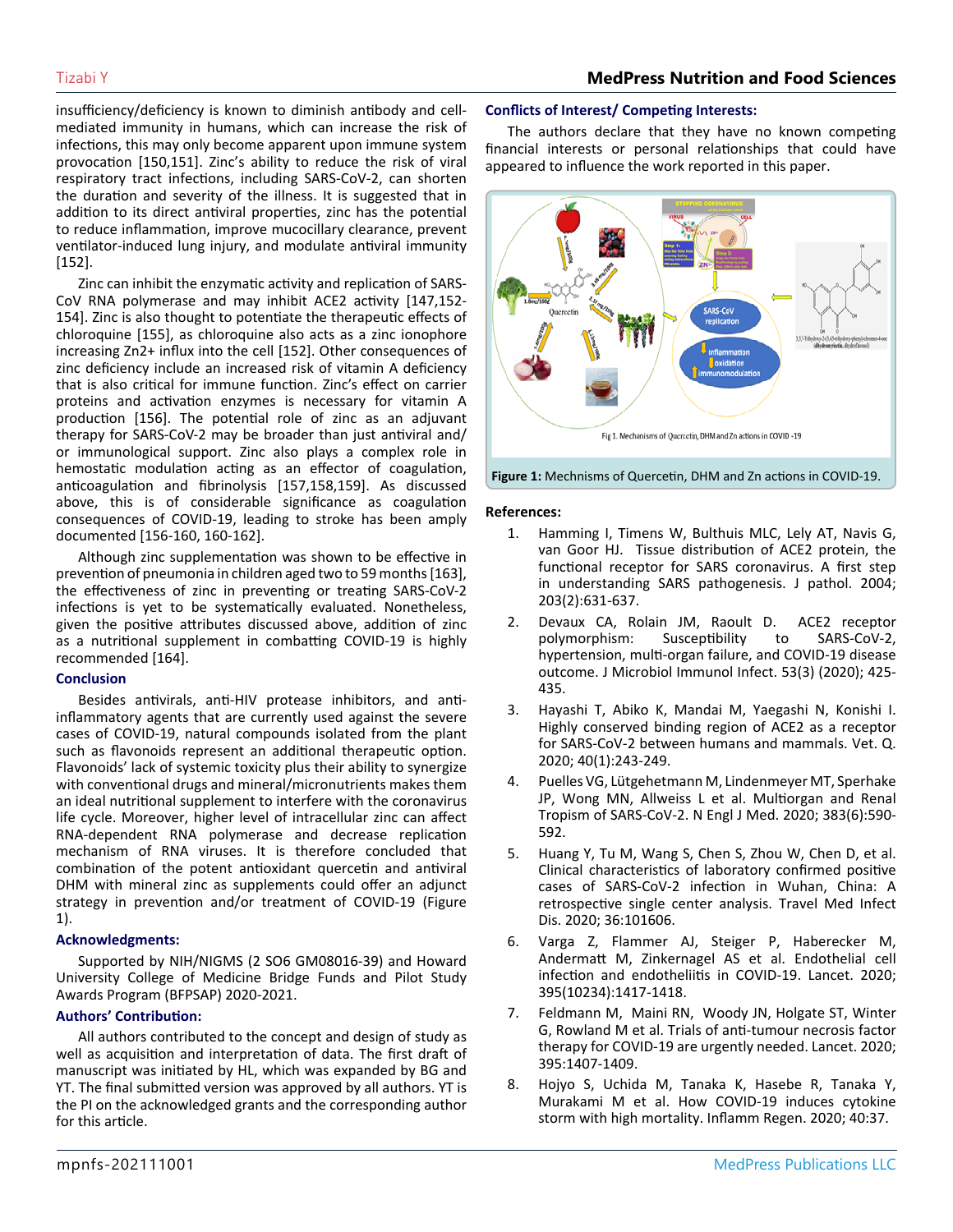- - 9. [Leisman DE, Ronner L, Pinotti R, Taylor MD, Sinha P,](https://www.thelancet.com/journals/lanres/article/PIIS2213-2600(20)30404-5/fulltext) [Calfee CS et al. Cytokine elevation in severe and critical](https://www.thelancet.com/journals/lanres/article/PIIS2213-2600(20)30404-5/fulltext)  [COVID-19: a rapid systematic review, meta-analysis, and](https://www.thelancet.com/journals/lanres/article/PIIS2213-2600(20)30404-5/fulltext)  [comparison with other inflammatory syndromes. Lancet](https://www.thelancet.com/journals/lanres/article/PIIS2213-2600(20)30404-5/fulltext)  [Respir Med. 2020; S2213-2600\(20\)30404-5.](https://www.thelancet.com/journals/lanres/article/PIIS2213-2600(20)30404-5/fulltext)
	- 10. [McGonagle D, Sharif K, O'Regan K, Bridgewood C. The role](https://pubmed.ncbi.nlm.nih.gov/32251717/)  [of cytokines including Interleukin-6 in COVID-19 induced](https://pubmed.ncbi.nlm.nih.gov/32251717/)  [pneumonia and macrophage activation syndrome-like](https://pubmed.ncbi.nlm.nih.gov/32251717/)  [disease. Autoimmun Rev. 2020; 3\(19\):102537.](https://pubmed.ncbi.nlm.nih.gov/32251717/)
	- 11. [Guan WJ, Ni ZY, Hu Y. Clinical characteristics of 2019](https://www.medrxiv.org/content/10.1101/2020.02.06.20020974v1) [novel coronavirus infection in China. MedRxiv. 2020.](https://www.medrxiv.org/content/10.1101/2020.02.06.20020974v1)
	- 12. [Wang B, Li R, Lu Z, Huang Y. Does comorbidity increase](https://www.ncbi.nlm.nih.gov/pmc/articles/PMC7185114/)  [the risk of patients with COVID-19: evidence from meta](https://www.ncbi.nlm.nih.gov/pmc/articles/PMC7185114/)[analysis. Aging \(Albany NY\). 2020;12:6049-6057.](https://www.ncbi.nlm.nih.gov/pmc/articles/PMC7185114/)
	- 13. [Ruan Q, Yang K, Wang W, Jiang L, Song J. Clinical predictors](https://pubmed.ncbi.nlm.nih.gov/32125452/)  [of mortality due to COVID-19 based on an analysis of](https://pubmed.ncbi.nlm.nih.gov/32125452/)  [data of 150 patients from Wuhan, China. Intensive Care](https://pubmed.ncbi.nlm.nih.gov/32125452/) [Med. 2020.](https://pubmed.ncbi.nlm.nih.gov/32125452/)
	- 14. [Segura-Aguilar J, Tizabi Y. Ivermectin as a potential](https://www.ncbi.nlm.nih.gov/pmc/articles/PMC7993655/)  [therapeutic in COVID-19. Clin Pharmacol Transl Med.](https://www.ncbi.nlm.nih.gov/pmc/articles/PMC7993655/)  [2020;4\(1\):160-161.](https://www.ncbi.nlm.nih.gov/pmc/articles/PMC7993655/)
	- 15. [Tizabi Y, Getachew B, Copeland RL, Aschner M. Nicotine](https://febs.onlinelibrary.wiley.com/doi/10.1111/febs.15521)  [and the nicotinic cholinergic system in COVID-19. FEBS J.](https://febs.onlinelibrary.wiley.com/doi/10.1111/febs.15521)  [2020;287\(17\):3656-3663.](https://febs.onlinelibrary.wiley.com/doi/10.1111/febs.15521)
	- 16. [Gavriatopoulou M, Ntanasis-Stathopoulos I, Korompoki](https://pubmed.ncbi.nlm.nih.gov/33128197/)  [E, Fotiou D, Migkou M, Tzanninis IG, et al. Emerging](https://pubmed.ncbi.nlm.nih.gov/33128197/) [treatment strategies for COVID-19 infection. Clin Exp](https://pubmed.ncbi.nlm.nih.gov/33128197/)  [Med. 2021;21\(2\):167-179.](https://pubmed.ncbi.nlm.nih.gov/33128197/)
	- 17. [Getachew B, Tizabi Y. Vitamin D and COVID-19: Role](https://pubmed.ncbi.nlm.nih.gov/33990955/)  [of ACE2, age, gender, and ethnicity. J Med Virol.](https://pubmed.ncbi.nlm.nih.gov/33990955/)  [2021;93\(9\):5285-5294.](https://pubmed.ncbi.nlm.nih.gov/33990955/)
	- 18. [Jia C, Peng X, Chi H, Tian G. Commentary: Potential](https://pubmed.ncbi.nlm.nih.gov/34803721/)  [Mechanism Prediction of Herbal Medicine for Pulmonary](https://pubmed.ncbi.nlm.nih.gov/34803721/)  [Fibrosis Associated With SARS-CoV-2 Infection Based](https://pubmed.ncbi.nlm.nih.gov/34803721/)  [on Network Analysis and Molecular Docking. Front](https://pubmed.ncbi.nlm.nih.gov/34803721/)  [Pharmacol. 2021;12:781941.](https://pubmed.ncbi.nlm.nih.gov/34803721/)
	- 19. [Bernini R, Velotti F. Natural Polyphenols as](https://pubmed.ncbi.nlm.nih.gov/34641348/)  [Immunomodulators to Rescue Immune Response](https://pubmed.ncbi.nlm.nih.gov/34641348/)  [Homeostasis: Quercetin as a Research Model against](https://pubmed.ncbi.nlm.nih.gov/34641348/)  [Severe COVID-19. Molecules. 2021;26\(19\):5803.](https://pubmed.ncbi.nlm.nih.gov/34641348/)
	- 20. [Manjunath SH, Thimmulappa RK. Antiviral,](https://pubmed.ncbi.nlm.nih.gov/34567823/)  [immunomodulatory, and anticoagulant effects of](https://pubmed.ncbi.nlm.nih.gov/34567823/)  [quercetin and its derivatives: Potential role in prevention](https://pubmed.ncbi.nlm.nih.gov/34567823/)  [and management of COVID-19. J Pharm Anal. 2021.](https://pubmed.ncbi.nlm.nih.gov/34567823/)
	- 21. [Khazeei Tabari MA, Iranpanah A, Bahramsoltani R, Rahimi](https://pubmed.ncbi.nlm.nih.gov/34202374/)  [R. Flavonoids as Promising Antiviral Agents against SARS-](https://pubmed.ncbi.nlm.nih.gov/34202374/)[CoV-2 Infection: A Mechanistic Review. Molecules.](https://pubmed.ncbi.nlm.nih.gov/34202374/)  [2021;26\(13\):3900](https://pubmed.ncbi.nlm.nih.gov/34202374/).
	- 22. [Augusti PR, Conterato GMM, Denardin CC, Prazeres ID,](https://pubmed.ncbi.nlm.nih.gov/34089819/)  [Serra AT, Bronze MR, et al. Bioactivity, bioavailability,](https://pubmed.ncbi.nlm.nih.gov/34089819/)  [and gut microbiota transformations of dietary phenolic](https://pubmed.ncbi.nlm.nih.gov/34089819/)  [compounds: implications for COVID-19. J Nutr Biochem.](https://pubmed.ncbi.nlm.nih.gov/34089819/)  [2021. 97:108787.](https://pubmed.ncbi.nlm.nih.gov/34089819/)
	- 23. [Alzaabi MM, Hamdy R, Ashmawy NS, Hamoda AM,](https://pubmed.ncbi.nlm.nih.gov/34054380/)  [Alkhayat F, Khademi NN, et al. Flavonoids are promising](https://pubmed.ncbi.nlm.nih.gov/34054380/)  [safe therapy against COVID-19. Phytochem Rev. 2021:1-](https://pubmed.ncbi.nlm.nih.gov/34054380/) [22.](https://pubmed.ncbi.nlm.nih.gov/34054380/)
- 24. [Gour A, Manhas D, Bag S, Gorain B, Nandi U. Flavonoids](https://pubmed.ncbi.nlm.nih.gov/33786876/)  [as potential phytotherapeutics to combat cytokine storm](https://pubmed.ncbi.nlm.nih.gov/33786876/)  [in SARS-CoV-2. Phytother Res. 2021;35\(8\):4258-4283.](https://pubmed.ncbi.nlm.nih.gov/33786876/)
- 25. [Saakre M, Mathew D, Ravisankar V. Perspectives on plant](https://pubmed.ncbi.nlm.nih.gov/33782651/)  [flavonoid quercetin-based drugs for novel SARS-CoV-2.](https://pubmed.ncbi.nlm.nih.gov/33782651/)  [Beni Suef Univ J Basic Appl Sci. 2021;10\(1\):21](https://pubmed.ncbi.nlm.nih.gov/33782651/).
- 26. [Noor N, Gani A, Gani A, Shah A, Ashraf ZU. Exploitation](https://pubmed.ncbi.nlm.nih.gov/33716131/)  [of polyphenols and proteins using nanoencapsulation](https://pubmed.ncbi.nlm.nih.gov/33716131/)  [for anti-viral and brain boosting properties - Evoking a](https://pubmed.ncbi.nlm.nih.gov/33716131/)  [synergistic strategy to combat COVID-19 pandemic. Int J](https://pubmed.ncbi.nlm.nih.gov/33716131/)  [Biol Macromol. 2021;180:375-384.](https://pubmed.ncbi.nlm.nih.gov/33716131/)
- 27. [Omrani M, Keshavarz M, Nejad Ebrahimi S, Mehrabi](https://pubmed.ncbi.nlm.nih.gov/33679384/)  [M, McGaw LJ, Ali Abdalla M, et al. Potential Natural](https://pubmed.ncbi.nlm.nih.gov/33679384/)  [Products Against Respiratory Viruses: A Perspective to](https://pubmed.ncbi.nlm.nih.gov/33679384/)  [Develop Anti-COVID-19 Medicines. Front Pharmacol.](https://pubmed.ncbi.nlm.nih.gov/33679384/)  [2021;11:586993.](https://pubmed.ncbi.nlm.nih.gov/33679384/)
- 28. [DI Pierro F, Khan A, Bertuccioli A, Maffioli P, Derosa G, Khan](https://pubmed.ncbi.nlm.nih.gov/33016666/)  [S, et al. Quercetin Phytosome® as a potential candidate](https://pubmed.ncbi.nlm.nih.gov/33016666/)  [for managing COVID-19. Minerva Gastroenterol \(Torino\).](https://pubmed.ncbi.nlm.nih.gov/33016666/)  [2021;67\(2\):190-195.](https://pubmed.ncbi.nlm.nih.gov/33016666/)
- 29. [Nakhaee S, Farrokhfall K, Miri-Moghaddam E, Foadoddini](https://pubmed.ncbi.nlm.nih.gov/34666816/)  [M, Askari M, Mehrpour O. The effects of quercetin on](https://pubmed.ncbi.nlm.nih.gov/34666816/)  [seizure, inflammation parameters and oxidative stress in](https://pubmed.ncbi.nlm.nih.gov/34666816/)  [acute on chronic tramadol intoxication. BMC Pharmacol](https://pubmed.ncbi.nlm.nih.gov/34666816/)  [Toxicol. 2021;22\(1\):59.](https://pubmed.ncbi.nlm.nih.gov/34666816/)
- 30. [Zou H, Ye H, Kamaraj R, Zhang T, Zhang J, Pavek P. A review](https://pubmed.ncbi.nlm.nih.gov/34560520/) [on pharmacological activities and synergistic effect of](https://pubmed.ncbi.nlm.nih.gov/34560520/)  [quercetin with small molecule agents. Phytomedicine.](https://pubmed.ncbi.nlm.nih.gov/34560520/)  [2021;92:153736.](https://pubmed.ncbi.nlm.nih.gov/34560520/)
- 31. [Derosa G, Maffioli P, D'Angelo A, Di Pierro F. A role](https://pubmed.ncbi.nlm.nih.gov/?term=A+role+for+quercetin+in+coronavirus+disease+2019+%28COVID-19%29.+&filter=dates.2021%2F10%2F1-2021%2F11%2F30)  [for quercetin in coronavirus disease 2019 \(COVID-19\).](https://pubmed.ncbi.nlm.nih.gov/?term=A+role+for+quercetin+in+coronavirus+disease+2019+%28COVID-19%29.+&filter=dates.2021%2F10%2F1-2021%2F11%2F30)  [Phytother Res. 2021;35\(3\):1230-1236.](https://pubmed.ncbi.nlm.nih.gov/?term=A+role+for+quercetin+in+coronavirus+disease+2019+%28COVID-19%29.+&filter=dates.2021%2F10%2F1-2021%2F11%2F30)
- 32. [Mani JS, Johnson JB, Steel JC, Broszczak DA, Neilsen](https://pubmed.ncbi.nlm.nih.gov/32360300/)  [PM, Walsh KB, Naiker M. Natural product-derived](https://pubmed.ncbi.nlm.nih.gov/32360300/)  [phytochemicals as potential agents against coronaviruses:](https://pubmed.ncbi.nlm.nih.gov/32360300/)  [A review. Virus Res. 2020;284:197989](https://pubmed.ncbi.nlm.nih.gov/32360300/).
- 33. [Demopoulos C, Antonopoulou S, Theoharides TC.](https://pubmed.ncbi.nlm.nih.gov/33296106/)  [COVID-19, microthromboses, inflammation, and platelet](https://pubmed.ncbi.nlm.nih.gov/33296106/)  [activating factor. Biofactors. 2020;46\(6\):927-933.](https://pubmed.ncbi.nlm.nih.gov/33296106/)
- 34. [Williamson G, Kerimi A. Testing of natural products in](https://pubmed.ncbi.nlm.nih.gov/32593613/)  [clinical trials targeting the SARS-CoV-2 \(Covid-19\) viral](https://pubmed.ncbi.nlm.nih.gov/32593613/)  [spike protein-angiotensin converting enzyme-2 \(ACE2\)](https://pubmed.ncbi.nlm.nih.gov/32593613/)  [interaction. Biochem Pharmacol. 2020;178:114123](https://pubmed.ncbi.nlm.nih.gov/32593613/).
- 35. [Dobrydnev AV, Tkachuk TM, Atamaniuk VP, Popova MV.](https://pubmed.ncbi.nlm.nih.gov/31595850/)  [Quercetin-Amino Acid Conjugates are Promising Anti-](https://pubmed.ncbi.nlm.nih.gov/31595850/)[Cancer Agents in Drug Discovery Projects. Mini Rev. Med](https://pubmed.ncbi.nlm.nih.gov/31595850/)  [Chem.2020; 20\(2\):107-122.](https://pubmed.ncbi.nlm.nih.gov/31595850/)
- 36. [Singh NK, Garabadu D. Quercetin Exhibits α7nAChR/Nrf2/](https://pubmed.ncbi.nlm.nih.gov/34554409/) [HO-1-Mediated Neuroprotection Against STZ-Induced](https://pubmed.ncbi.nlm.nih.gov/34554409/)  [Mitochondrial Toxicity and Cognitive Impairments in](https://pubmed.ncbi.nlm.nih.gov/34554409/)  [Experimental Rodents. Neurotox Res.2021;39: 1859–](https://pubmed.ncbi.nlm.nih.gov/34554409/) [1879](https://pubmed.ncbi.nlm.nih.gov/34554409/).
- 37. [Islam MS, Quispe C, Hossain R, Islam MT, Al-Harrasi A,](https://pubmed.ncbi.nlm.nih.gov/34220504/)  [Al-Rawahi A, et al. Neuropharmacological Effects of](https://pubmed.ncbi.nlm.nih.gov/34220504/)  [Quercetin: A Literature-Based Review. Front Pharmacol.](https://pubmed.ncbi.nlm.nih.gov/34220504/)  [2021.](https://pubmed.ncbi.nlm.nih.gov/34220504/)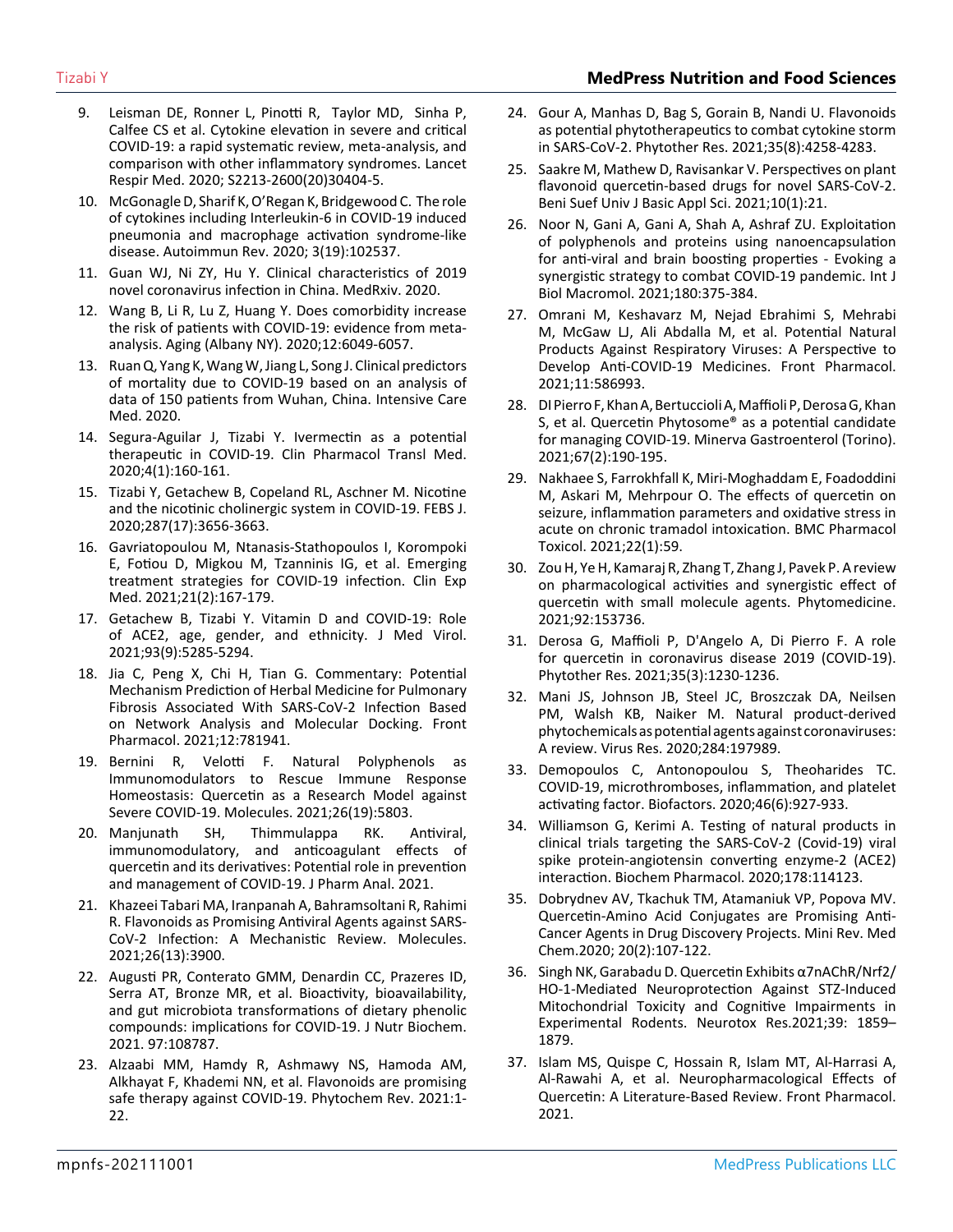- 38. [Rahman MH, Bajgai J, Fadriquela A, Sharma S, Trinh TT,](https://pubmed.ncbi.nlm.nih.gov/34500759/)  [Akter R, et al. Therapeutic Potential of Natural Products in](https://pubmed.ncbi.nlm.nih.gov/34500759/)  [Treating Neurodegenerative Disorders and Their Future](https://pubmed.ncbi.nlm.nih.gov/34500759/)  [Prospects and Challenges. Molecules. 2021;26\(17\):5327.](https://pubmed.ncbi.nlm.nih.gov/34500759/)
- 39. [Jin X, Liu MY, Zhang DF, Zhong X, Du K, Qian P, et al.](https://pubmed.ncbi.nlm.nih.gov/31059788/)  [Natural products as a potential modulator of microglial](https://pubmed.ncbi.nlm.nih.gov/31059788/)  [polarization in neurodegenerative diseases. Pharmacol](https://pubmed.ncbi.nlm.nih.gov/31059788/)  [Res. 2019;145:104253](https://pubmed.ncbi.nlm.nih.gov/31059788/).
- 40. [Akyuz E, Paudel YN, Polat AK, Dundar HE, Angelopoulou](https://pubmed.ncbi.nlm.nih.gov/33412369/)  [E. Enlightening the neuroprotective effect of quercetin in](https://pubmed.ncbi.nlm.nih.gov/33412369/)  [epilepsy: From mechanism to therapeutic opportunities.](https://pubmed.ncbi.nlm.nih.gov/33412369/)  [Epilepsy Behav. 2021;115:107701.](https://pubmed.ncbi.nlm.nih.gov/33412369/)
- 41. [Liu RH. Health benefits of fruit and vegetables are from](https://pubmed.ncbi.nlm.nih.gov/12936943/)  [additive and synergistic combinations of phytochemicals.](https://pubmed.ncbi.nlm.nih.gov/12936943/)  [Amer J Clinic Nutrition. 2003;78\(3\):517S–520S.](https://pubmed.ncbi.nlm.nih.gov/12936943/)
- 42. [Williamson G, Kay CD, Crozier A. The Bioavailability,](https://pubmed.ncbi.nlm.nih.gov/33350159/)  [Transport, and Bioactivity of Dietary Flavonoids: A](https://pubmed.ncbi.nlm.nih.gov/33350159/) [Review from a Historical Perspective. Compr Rev Food](https://pubmed.ncbi.nlm.nih.gov/33350159/)  [Sci Food Saf. 2018; 17:1054–1112.](https://pubmed.ncbi.nlm.nih.gov/33350159/)
- 43. [Hertog MGL, Hollman PCH, Katan MB. Content of](https://pubs.acs.org/doi/10.1021/jf00024a011)  [potentially anticarcinogenic flavonoids of 28 vegetables](https://pubs.acs.org/doi/10.1021/jf00024a011) [and 9 fruits commonly consumed in the Netherlands. J](https://pubs.acs.org/doi/10.1021/jf00024a011)  [Agric Food Chem. 1992 40: 2379–2383.](https://pubs.acs.org/doi/10.1021/jf00024a011)
- 44. [Hertog MGH, Hollman PC, Katan MB, Kromhout D. Intake](https://pubmed.ncbi.nlm.nih.gov/8415127/) [of potentially anticarcinogenic flavonoids and their](https://pubmed.ncbi.nlm.nih.gov/8415127/)  [determinants in adults in The Netherlands. Nutr Cancer.](https://pubmed.ncbi.nlm.nih.gov/8415127/)  [1993;20\(1\):21-29.](https://pubmed.ncbi.nlm.nih.gov/8415127/)
- 45. [Rojas J, Ronceros S, Palomino R, Sala M, Alzanero R, Cruz](http://www.scielo.org.pe/scielo.php?script=sci_arttext&pid=S1025-55832009000200004)  [H et al. Efecto coadyuvante del extracto liofilizado de](http://www.scielo.org.pe/scielo.php?script=sci_arttext&pid=S1025-55832009000200004)  [Passiflora edulis \(maracuyá\) en la reducción de la presión](http://www.scielo.org.pe/scielo.php?script=sci_arttext&pid=S1025-55832009000200004)  [arterial en pacientes tratados con Enalapril. Anales de la](http://www.scielo.org.pe/scielo.php?script=sci_arttext&pid=S1025-55832009000200004)  [Facultad de Medicina. 2009 70\(2\):103–108.](http://www.scielo.org.pe/scielo.php?script=sci_arttext&pid=S1025-55832009000200004)
- 46. [Schmeda-Hirschmann G, de Arias AR. A screening method](https://onlinelibrary.wiley.com/doi/abs/10.1002/ptr.2650060204)  [for natural products on triatomine bugs. Phytotherapy](https://onlinelibrary.wiley.com/doi/abs/10.1002/ptr.2650060204)  [Research. 1992;6\(2\):68–73.](https://onlinelibrary.wiley.com/doi/abs/10.1002/ptr.2650060204)
- 47. [Hansen K, Adsersen A, Christensen SB, Jensen SR, Nyman](https://www.scielo.br/j/rbfar/a/hMzvKKXWfGcScLzH4fyTM8R/?lang=en)  [U, Smitt UW. Isolation of an angiotensin converting](https://www.scielo.br/j/rbfar/a/hMzvKKXWfGcScLzH4fyTM8R/?lang=en)  [enzyme \(ACE\) inhibitor from Olea europaea and Olea](https://www.scielo.br/j/rbfar/a/hMzvKKXWfGcScLzH4fyTM8R/?lang=en)  [lancea. Phytomedicine. 1996; 2\(4\):319–325.](https://www.scielo.br/j/rbfar/a/hMzvKKXWfGcScLzH4fyTM8R/?lang=en)
- 48. [da Silva Pinto M, Kwon YI, Apostolidis E, Lajolo FM,](https://pubmed.ncbi.nlm.nih.gov/19665890/)  [Genovese MI, Shetty K. Potential of Ginkgo biloba L. leaves](https://pubmed.ncbi.nlm.nih.gov/19665890/)  [in the management of hyperglycemia and hypertension](https://pubmed.ncbi.nlm.nih.gov/19665890/)  [using in vitro models. Bioresource Technology. 2009;](https://pubmed.ncbi.nlm.nih.gov/19665890/)  [100\(24\):6599–6609.](https://pubmed.ncbi.nlm.nih.gov/19665890/)
- 49. [Oboh G, Ademosun AO. Shaddock peels \(Citrus maxima\)](https://pubmed.ncbi.nlm.nih.gov/22813568/)  [phenolic extracts inhibit α-amylase, α-glucosidase](https://pubmed.ncbi.nlm.nih.gov/22813568/)  [and angiotensin-I converting enzyme activities: a](https://pubmed.ncbi.nlm.nih.gov/22813568/)  [nutraceutical approach to diabetes management.](https://pubmed.ncbi.nlm.nih.gov/22813568/)  [Diabetes & Metabolic Syndrome: Clinical Research &](https://pubmed.ncbi.nlm.nih.gov/22813568/)  [Reviews. 2011;5\(3\):148–152.](https://pubmed.ncbi.nlm.nih.gov/22813568/)
- 50. [Ademiluyi AO, Oboh G. J Basic Clinical Physiol](https://www.semanticscholar.org/paper/Phenolic-rich-extracts-from-selected-tropical-and-I-Ademiluyi-Oboh/de48ae65fdaa09858c30ac687a2689ac7390299e)  [Pharmacol. 2012; 23\(1\):17–25. In vitro anti-diabetes](https://www.semanticscholar.org/paper/Phenolic-rich-extracts-from-selected-tropical-and-I-Ademiluyi-Oboh/de48ae65fdaa09858c30ac687a2689ac7390299e)  [and antihypertension potential of phenolic extracts of](https://www.semanticscholar.org/paper/Phenolic-rich-extracts-from-selected-tropical-and-I-Ademiluyi-Oboh/de48ae65fdaa09858c30ac687a2689ac7390299e)  [selected underutilized tropical legumes.](https://www.semanticscholar.org/paper/Phenolic-rich-extracts-from-selected-tropical-and-I-Ademiluyi-Oboh/de48ae65fdaa09858c30ac687a2689ac7390299e)
- 51. [Russo GLR, Usso M, Spagnuolo C, Moccia S. Ins and Outs](https://www.researchgate.net/publication/321042004_Ins_and_Outs_of_Flavonoids_in_Cancer_Prevention_vs_Cancer_Therapy_A_Lesson_from_Quercetin_in_Leukemia)  [of Flavonoids in Cancer Prevention vs. Cancer Therapy: A](https://www.researchgate.net/publication/321042004_Ins_and_Outs_of_Flavonoids_in_Cancer_Prevention_vs_Cancer_Therapy_A_Lesson_from_Quercetin_in_Leukemia)  [Lesson from Quercetin in Leukemia. Proceedings. 2017;](https://www.researchgate.net/publication/321042004_Ins_and_Outs_of_Flavonoids_in_Cancer_Prevention_vs_Cancer_Therapy_A_Lesson_from_Quercetin_in_Leukemia)  [1:977.](https://www.researchgate.net/publication/321042004_Ins_and_Outs_of_Flavonoids_in_Cancer_Prevention_vs_Cancer_Therapy_A_Lesson_from_Quercetin_in_Leukemia)
- 52. [Spagnuolo C, Moccia S, Russo GL. Anti-inflammatory](https://pubmed.ncbi.nlm.nih.gov/?term=Anti-inflammatory+effects+of+flavonoids+in+neurodegenerative+disorders.+&filter=dates.2021%2F10%2F1-2021%2F11%2F30)  e[ffects of flavonoids in neurodegenerative disorders. Eur](https://pubmed.ncbi.nlm.nih.gov/?term=Anti-inflammatory+effects+of+flavonoids+in+neurodegenerative+disorders.+&filter=dates.2021%2F10%2F1-2021%2F11%2F30)  [J Med Chem. 2018; 153:105-115](https://pubmed.ncbi.nlm.nih.gov/?term=Anti-inflammatory+effects+of+flavonoids+in+neurodegenerative+disorders.+&filter=dates.2021%2F10%2F1-2021%2F11%2F30).
- 53. [Toh JY, Tan VM, Lim PC, Lim ST, Chon MF. Flavonoids](https://pubmed.ncbi.nlm.nih.gov/24091782/)  [from fruit and vegetables: a focus on cardiovascular risk](https://pubmed.ncbi.nlm.nih.gov/24091782/)  [factors. Curr Atheroscler Rep. 2013; 15\(12\):368.](https://pubmed.ncbi.nlm.nih.gov/24091782/)
- 54. [Crozier A, Del Rio D, Clifford MN. Bioavailability of dietary](https://pubmed.ncbi.nlm.nih.gov/?term=Bioavailability+of+dietary+flavonoids+and+phenolic+compounds.+&filter=dates.2021%2F10%2F1-2021%2F11%2F30)  [flavonoids and phenolic compounds. Mol Aspects Med.](https://pubmed.ncbi.nlm.nih.gov/?term=Bioavailability+of+dietary+flavonoids+and+phenolic+compounds.+&filter=dates.2021%2F10%2F1-2021%2F11%2F30)  [2010; 31\(6\):446-67.](https://pubmed.ncbi.nlm.nih.gov/?term=Bioavailability+of+dietary+flavonoids+and+phenolic+compounds.+&filter=dates.2021%2F10%2F1-2021%2F11%2F30)
- 55. [Ishisaka A, Ichikawa S, Sakakibara H, Piskula KM, Nakamura](https://pubmed.ncbi.nlm.nih.gov/21741473/)  [T, Kato Y, et al. Accumulation of orally administered](https://pubmed.ncbi.nlm.nih.gov/21741473/)  [quercetin in brain tissue and its antioxidative effects in](https://pubmed.ncbi.nlm.nih.gov/21741473/)  [rats. Free Radical Biol Med. 2011; 51\(7\):1329–1336.](https://pubmed.ncbi.nlm.nih.gov/21741473/)
- 56. [Sadik CD, Sies H, Schewe T. Inhibition of 15-lipoxygenases](https://pubmed.ncbi.nlm.nih.gov/12628491/)  [by flavonoids: structure-activity relations and mode of](https://pubmed.ncbi.nlm.nih.gov/12628491/)  [action. Biochem. Pharmacol. 2003; 65\(5\):773-81.](https://pubmed.ncbi.nlm.nih.gov/12628491/)
- 57. [Perez-Jimenez J, Fezeu L, Touvier M, Arnault N, Manach](https://pubmed.ncbi.nlm.nih.gov/21490142/)  [C, Hercberg SA, et al. Dietary intake of 337 polyphenols in](https://pubmed.ncbi.nlm.nih.gov/21490142/)  [French adults. AmerJ Clinic Nutrition. 2011; 93\(6\):1220–](https://pubmed.ncbi.nlm.nih.gov/21490142/) [1228](https://pubmed.ncbi.nlm.nih.gov/21490142/).
- 58. [Sánchez M, Galisteo M, Vera R, Villar IC, Zarzuelo A,](https://pubmed.ncbi.nlm.nih.gov/16331104/)  [Tamargo J, et al. Quercetin downregulates NADPH](https://pubmed.ncbi.nlm.nih.gov/16331104/)  [oxidase, increases eNOS activity and prevents endothelial](https://pubmed.ncbi.nlm.nih.gov/16331104/)  [dysfunction in spontaneously hypertensive rats. J](https://pubmed.ncbi.nlm.nih.gov/16331104/)  [Hypertension. 2006; \(24\)\(1\):75-84](https://pubmed.ncbi.nlm.nih.gov/16331104/).
- 59. [Anand David AV, Arulmoli R, Parasuraman S. Overviews](https://pubmed.ncbi.nlm.nih.gov/28082789/)  [of Biological Importance of Quercetin: A Bioactive](https://pubmed.ncbi.nlm.nih.gov/28082789/)  [Flavonoid. Pharmacogn Rev. 2016;10:84–9.](https://pubmed.ncbi.nlm.nih.gov/28082789/)
- 60. [Minich DM, Bland JS. Dietary management of the](https://pubmed.ncbi.nlm.nih.gov/18667004/)  [metabolic syndrome beyond macronutrients. Nutr Rev.](https://pubmed.ncbi.nlm.nih.gov/18667004/)  [2008; 66\(8\):429-44.](https://pubmed.ncbi.nlm.nih.gov/18667004/)
- 61. [Annadurai T, Muralidharan AR, Joseph T, M. Hsu](https://pubmed.ncbi.nlm.nih.gov/22234849/)  [MJ,Thomas PA, Geraldine P. Antihyperglycemic and](https://pubmed.ncbi.nlm.nih.gov/22234849/)  [antioxidant effects of a flavanone, naringenin, in](https://pubmed.ncbi.nlm.nih.gov/22234849/)  [streptozotocin-nicotinamide-induced experimental](https://pubmed.ncbi.nlm.nih.gov/22234849/)  [diabetic rats. J Physiol Biochem. 2012; 68\(3\):307-18.](https://pubmed.ncbi.nlm.nih.gov/22234849/)
- 62. [Sohn EJ, Kim JM, Kang SH, Won J, An HJ, Sung JS, et al.](https://pubmed.ncbi.nlm.nih.gov/29737207/)  [Restoring Effects of Natural Anti-Oxidant Quercetin on](https://pubmed.ncbi.nlm.nih.gov/29737207/)  [Cellular Senescent Human Dermal Fibroblasts. Amer J](https://pubmed.ncbi.nlm.nih.gov/29737207/)  [Chinese Med. 2018; 46\(4\):853-873.](https://pubmed.ncbi.nlm.nih.gov/29737207/)
- 63. [Guo Y, Bruno RS. Endogenous and exogenous mediators](https://pubmed.ncbi.nlm.nih.gov/25468612/)  [of quercetin bioavailability. J Nutr Biochem. 2015;](https://pubmed.ncbi.nlm.nih.gov/25468612/)  [26:201–210.](https://pubmed.ncbi.nlm.nih.gov/25468612/)
- 64. [Navarro-Hortal MD, Varela-López A, Romero-Márquez](https://pubmed.ncbi.nlm.nih.gov/?term=Role+of+flavonoids+against+adriamycin+toxicity.+&filter=dates.2021%2F10%2F1-2021%2F11%2F30)  [JM, Rivas-García L, Speranza L, Battino M, et al. Role](https://pubmed.ncbi.nlm.nih.gov/?term=Role+of+flavonoids+against+adriamycin+toxicity.+&filter=dates.2021%2F10%2F1-2021%2F11%2F30)  [of flavonoids against adriamycin toxicity. Food Chem](https://pubmed.ncbi.nlm.nih.gov/?term=Role+of+flavonoids+against+adriamycin+toxicity.+&filter=dates.2021%2F10%2F1-2021%2F11%2F30)  [Toxicol. 2020; 146:111820.](https://pubmed.ncbi.nlm.nih.gov/?term=Role+of+flavonoids+against+adriamycin+toxicity.+&filter=dates.2021%2F10%2F1-2021%2F11%2F30)
- 65. [Dobrydnev AV, Tkachuk TM, Atamaniuk VP, Popova MV.](https://pubmed.ncbi.nlm.nih.gov/31595850/)  [Quercetin-Amino Acid Conjugates are Promising Anti-](https://pubmed.ncbi.nlm.nih.gov/31595850/)[Cancer Agents in Drug Discovery Projects. Mini Rev. Med](https://pubmed.ncbi.nlm.nih.gov/31595850/)  [Chem. 2020;20\(2\):107-122.](https://pubmed.ncbi.nlm.nih.gov/31595850/)
- 66. [Derosa G, Maffioli P, D'Angelo A, Di Pierro F. A role](https://pubmed.ncbi.nlm.nih.gov/?term=A+role+for+quercetin+in+coronavirus+disease+2019+%28COVID-19%29.+&filter=dates.2021%2F10%2F1-2021%2F11%2F30)  [for quercetin in coronavirus disease 2019 \(COVID-19\).](https://pubmed.ncbi.nlm.nih.gov/?term=A+role+for+quercetin+in+coronavirus+disease+2019+%28COVID-19%29.+&filter=dates.2021%2F10%2F1-2021%2F11%2F30)  [Phytother Res. 2020.](https://pubmed.ncbi.nlm.nih.gov/?term=A+role+for+quercetin+in+coronavirus+disease+2019+%28COVID-19%29.+&filter=dates.2021%2F10%2F1-2021%2F11%2F30)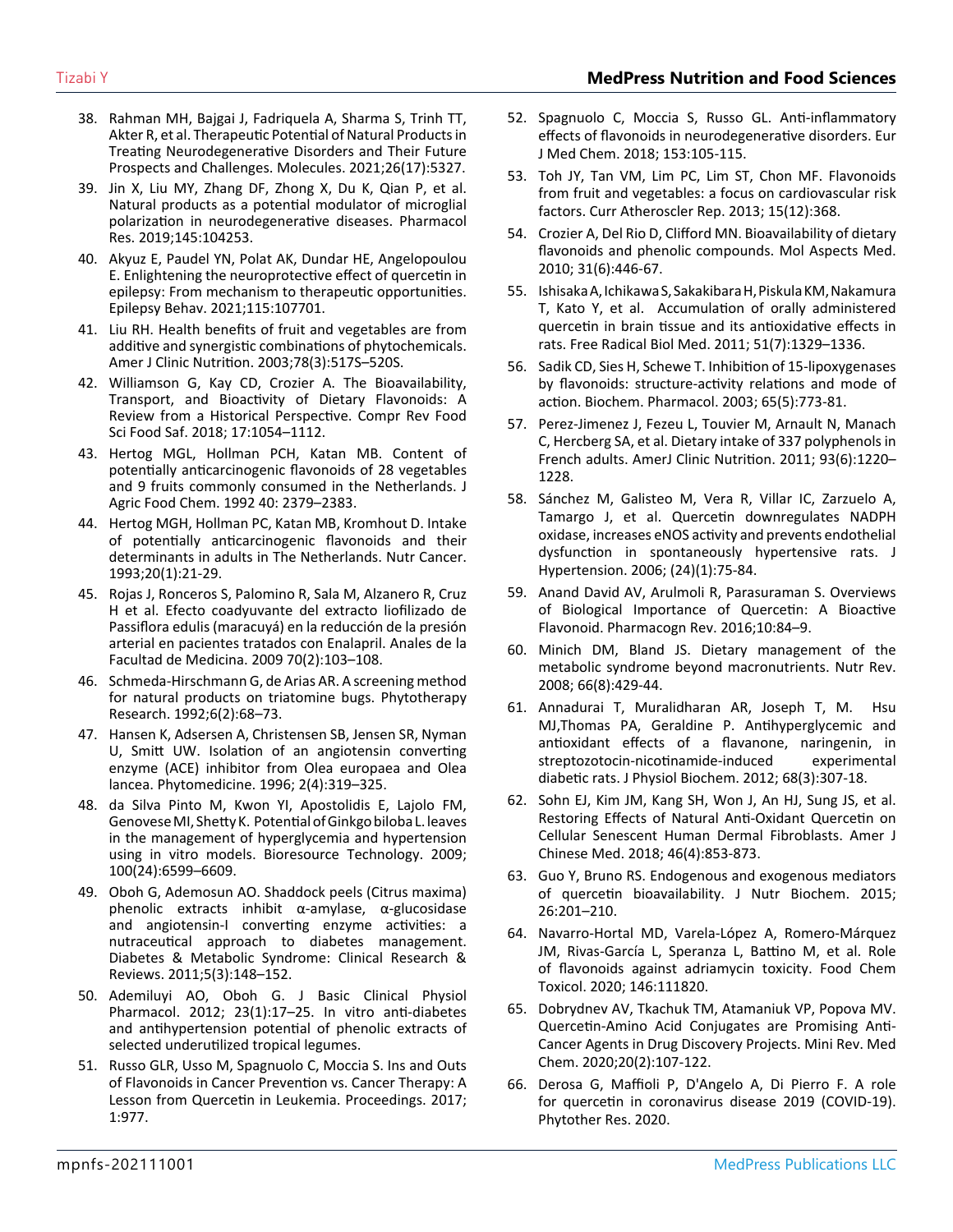- 67. [Solnier J, Fladerer JP. Flavonoids: A complementary](https://pubmed.ncbi.nlm.nih.gov/32982616/) [approach to conventional therapy of COVID-19?](https://pubmed.ncbi.nlm.nih.gov/32982616/)  [Phytochem. Rev. 2020:1-23.](https://pubmed.ncbi.nlm.nih.gov/32982616/)
- 68. [DI Pierro F, Khan A, Bertuccioli A, Maffioli P, Derosa G, Khan](https://pubmed.ncbi.nlm.nih.gov/33016666/)  [S et al. Quercetin Phytosome® as a potential candidate](https://pubmed.ncbi.nlm.nih.gov/33016666/)  [for managing COVID-19. Minerva Gastroenterol \(Torino\).](https://pubmed.ncbi.nlm.nih.gov/33016666/)  [2021; 67\(2\):190-195.](https://pubmed.ncbi.nlm.nih.gov/33016666/)
- 69. [Oh TW, Do HJ, Jeon JH, Kim K. Quercitrin inhibits platelet](https://pubmed.ncbi.nlm.nih.gov/33070081/)  [activation in arterial thrombosis. Phytomedicine. 2021;](https://pubmed.ncbi.nlm.nih.gov/33070081/) [80:153363](https://pubmed.ncbi.nlm.nih.gov/33070081/).
- 70. [Gryglewski RJ, Korbut R, Robak J, Swies J. On the](https://pubmed.ncbi.nlm.nih.gov/3101704/)  [mechanism of antithrombotic action of flavonoids.](https://pubmed.ncbi.nlm.nih.gov/3101704/)  [Biochem Pharmacol. 1987; 36\(3\):317-22.](https://pubmed.ncbi.nlm.nih.gov/3101704/)
- 71. [Smith S, Smith JC. Repurposing therapeutics for](https://chemrxiv.org/engage/chemrxiv/article-details/60c74980f96a00352b28727c)  [COVID-19: Supercomputer-based docking to the SARS-](https://chemrxiv.org/engage/chemrxiv/article-details/60c74980f96a00352b28727c)[CoV-2 Viral Spike Protein and Viral Spike Protein-Human](https://chemrxiv.org/engage/chemrxiv/article-details/60c74980f96a00352b28727c)  [ACE2 Interface. ChemRxiv. 2020.](https://chemrxiv.org/engage/chemrxiv/article-details/60c74980f96a00352b28727c)
- 72. [Yi L, Li Z, Yuan K, Qu X, Chen J, Wang GH. Small molecules](https://pubmed.ncbi.nlm.nih.gov/?term=Small+molecules+blocking+the+entry+of+severe+acute+respiratory+syndrome+coronavirus+into+host+cells.+&filter=dates.2021%2F10%2F1-2021%2F11%2F30)  [blocking the entry of severe acute respiratory syndrome](https://pubmed.ncbi.nlm.nih.gov/?term=Small+molecules+blocking+the+entry+of+severe+acute+respiratory+syndrome+coronavirus+into+host+cells.+&filter=dates.2021%2F10%2F1-2021%2F11%2F30)  [coronavirus into host cells. J Virol. 2004; 78:11334–](https://pubmed.ncbi.nlm.nih.gov/?term=Small+molecules+blocking+the+entry+of+severe+acute+respiratory+syndrome+coronavirus+into+host+cells.+&filter=dates.2021%2F10%2F1-2021%2F11%2F30) [11339.](https://pubmed.ncbi.nlm.nih.gov/?term=Small+molecules+blocking+the+entry+of+severe+acute+respiratory+syndrome+coronavirus+into+host+cells.+&filter=dates.2021%2F10%2F1-2021%2F11%2F30)
- 73. [Nguyen TT, Woo HJ, Kang HK, Nguyen VD, Kim YM, Kim](https://pubmed.ncbi.nlm.nih.gov/22350287/)  [DW. Flavonoid-mediated inhibition of SARS coronavirus](https://pubmed.ncbi.nlm.nih.gov/22350287/)  [3C-like protease expressed in Pichia pastoris. Biotechnol](https://pubmed.ncbi.nlm.nih.gov/22350287/)  [Lett. 2012;34:831–838.](https://pubmed.ncbi.nlm.nih.gov/22350287/)
- 74. [Lin W, Wang W, Wang D, Ling W. Quercetin protects](https://pubmed.ncbi.nlm.nih.gov/28457022/)  [against atherosclerosis by inhibiting dendritic cell](https://pubmed.ncbi.nlm.nih.gov/28457022/)  [activation. Mol Nutr Food Res. 2017;61\(9\).](https://pubmed.ncbi.nlm.nih.gov/28457022/)
- 75. [Sun Y, Rukeya J, Tao W, Sun P, Ye X. Bioactive compounds](https://pubmed.ncbi.nlm.nih.gov/28102295/)  [and antioxidant activity of wolfberry infusion. Sci Rep.](https://pubmed.ncbi.nlm.nih.gov/28102295/)  [2007; 7:40605.](https://pubmed.ncbi.nlm.nih.gov/28102295/)
- 76. [Messina G, Polito R, Monda V, Cipolloni L, Di Nunno N, Di](https://pubmed.ncbi.nlm.nih.gov/32354030/)  [Mizio G, et al. Functional role of dietary intervention to](https://pubmed.ncbi.nlm.nih.gov/32354030/)  [improve the outcome of COVID-19: A hypothesis of work.](https://pubmed.ncbi.nlm.nih.gov/32354030/)  [Int J Mol Sci. 2020; 21](https://pubmed.ncbi.nlm.nih.gov/32354030/).
- 77. [Haslberger AG, Jacob U, Hippe B, Karlic B. Mechanisms](https://ffhdj.com/index.php/ffhd/article/view/707/1259)  [of selected functional foods against viral infections with](https://ffhdj.com/index.php/ffhd/article/view/707/1259)  [a view on COVID-19: Mini review. Funct Food Health Dis.](https://ffhdj.com/index.php/ffhd/article/view/707/1259)  [2020; 5:195–209.](https://ffhdj.com/index.php/ffhd/article/view/707/1259)
- 78. [C. Sargiacomo C, Sotgia F, Lisanti MP. COVID-19 and](https://pubmed.ncbi.nlm.nih.gov/?term=COVID-19+and+chronological+aging%3A+senolytics+and+other+anti-aging+drugs+for+the+treatment+or+prevention+of+corona+virus+infection%3F+&filter=dates.2021%2F10%2F1-2021%2F11%2F30)  [chronological aging: senolytics and other anti-aging](https://pubmed.ncbi.nlm.nih.gov/?term=COVID-19+and+chronological+aging%3A+senolytics+and+other+anti-aging+drugs+for+the+treatment+or+prevention+of+corona+virus+infection%3F+&filter=dates.2021%2F10%2F1-2021%2F11%2F30)  [drugs for the treatment or prevention of corona virus](https://pubmed.ncbi.nlm.nih.gov/?term=COVID-19+and+chronological+aging%3A+senolytics+and+other+anti-aging+drugs+for+the+treatment+or+prevention+of+corona+virus+infection%3F+&filter=dates.2021%2F10%2F1-2021%2F11%2F30)  [infection? Aging. 2020.](https://pubmed.ncbi.nlm.nih.gov/?term=COVID-19+and+chronological+aging%3A+senolytics+and+other+anti-aging+drugs+for+the+treatment+or+prevention+of+corona+virus+infection%3F+&filter=dates.2021%2F10%2F1-2021%2F11%2F30)
- 79. [Sagit M, Polat H, Gurgen SG, Berk E, Guler S,Yasar M.](https://pubmed.ncbi.nlm.nih.gov/28493194/)  [Effectiveness of quercetin in an experimental rat model](https://pubmed.ncbi.nlm.nih.gov/28493194/)  [of allergic rhinitis. Eur Arch Otorhinolaryngol. 2017;](https://pubmed.ncbi.nlm.nih.gov/28493194/)  [274:3087-3095](https://pubmed.ncbi.nlm.nih.gov/28493194/)
- 80. [Andres S, Pevny S, Ziegenhagen R, Bakhiya N, Schafer](https://pubmed.ncbi.nlm.nih.gov/29127724/)  [B, Hirsch-Ernst KI et al. Safety aspects of the use of](https://pubmed.ncbi.nlm.nih.gov/29127724/)  [quercetin as a dietary supplement. Mol Nutr Food Res.](https://pubmed.ncbi.nlm.nih.gov/29127724/)  [2018; 62](https://pubmed.ncbi.nlm.nih.gov/29127724/)
- 81. [Menezes R, Rodriguez-Mateos A, Kaltsatou A, Gonzalez](https://pubmed.ncbi.nlm.nih.gov/28208791/)  [Sarrias A, Greyling A, Giannaki C et al. Impact of flavonols](https://pubmed.ncbi.nlm.nih.gov/28208791/)  [on cardiometabolic biomarkers: A meta-analysis of](https://pubmed.ncbi.nlm.nih.gov/28208791/)  [randomized controlled human trials to explore the role](https://pubmed.ncbi.nlm.nih.gov/28208791/)  [of inter-individual variability. Nutrients. 2017; 9](https://pubmed.ncbi.nlm.nih.gov/28208791/)
- 82. [Richardson S, Hirsch JS, Narasimhan MN, Crawford](https://pubmed.ncbi.nlm.nih.gov/32320003/)  [JM, McGinn T, Davidson KW. The northwell COVID-19](https://pubmed.ncbi.nlm.nih.gov/32320003/)  [research consortium. Presenting characteristics,](https://pubmed.ncbi.nlm.nih.gov/32320003/)  [comorbidities, and outcomes among 5700 patients](https://pubmed.ncbi.nlm.nih.gov/32320003/)  [hospitalized with COVID-19 in the New York City Area.](https://pubmed.ncbi.nlm.nih.gov/32320003/)  [JAMA. 2020.](https://pubmed.ncbi.nlm.nih.gov/32320003/)
- 83. [Kerimi A, Williamson G. Differential impact of flavonoids](https://pubmed.ncbi.nlm.nih.gov/28826224/)  [on redox modulation, bioenergetics and cell signalling](https://pubmed.ncbi.nlm.nih.gov/28826224/)  [in normal and tumor cells: a comprehensive review.](https://pubmed.ncbi.nlm.nih.gov/28826224/)  [Antioxid Redox Signal. 2018; 29:1633-1659.](https://pubmed.ncbi.nlm.nih.gov/28826224/)
- 84. [Pesatori PA, Lam TK, Rotunno M, Lubin JH, Wacholder](https://pubmed.ncbi.nlm.nih.gov/20044584/)  [S, Consonni D, et al. Dietary quercetin, quercetin-gene](https://pubmed.ncbi.nlm.nih.gov/20044584/)  [interaction, metabolic gene expression in lung tissue and](https://pubmed.ncbi.nlm.nih.gov/20044584/)  [lung cancer risk. Carcinogenesis. 2010; 31:634-642](https://pubmed.ncbi.nlm.nih.gov/20044584/)
- 85. [Ferry DR, Smith A, Malkhandi J, Fyfe DW, deTakats PG,](https://pubmed.ncbi.nlm.nih.gov/9816216/)  [Anderson D, et al. Phase I clinical trial of the flavonoid](https://pubmed.ncbi.nlm.nih.gov/9816216/)  [quercetin: pharmacokinetics and evidence for in vivo](https://pubmed.ncbi.nlm.nih.gov/9816216/)  [tyrosine kinase inhibition. Clin. Cancer Res. 1996;](https://pubmed.ncbi.nlm.nih.gov/9816216/)  [2\(4\):659-68](https://pubmed.ncbi.nlm.nih.gov/9816216/).
- 86. [Hollman PC, van Trijp JM, Buysman MN. Relative](https://pubmed.ncbi.nlm.nih.gov/9414116/)  [bioavailability of the antioxidant flavonoid quercetin](https://pubmed.ncbi.nlm.nih.gov/9414116/)  [from various foods in man. FEBS Lett. 1997; 418:152-156](https://pubmed.ncbi.nlm.nih.gov/9414116/).
- 87. [Hollman PC, van Trijp JM, MengelersMJ. Bioavailability of](https://pubmed.ncbi.nlm.nih.gov/9103273/)  [the dietary antioxidant flavonol quercetin in man. Cancer](https://pubmed.ncbi.nlm.nih.gov/9103273/)  [Lett. 1997; 114:139-140.](https://pubmed.ncbi.nlm.nih.gov/9103273/)
- 88. [Lesser S, Cermak R, Wolffram S. Bioavailability of](https://pubmed.ncbi.nlm.nih.gov/15173420/)  [quercetin in pigs is influenced by the dietary fat content.](https://pubmed.ncbi.nlm.nih.gov/15173420/)  [J Nutr. 2004; 134:1508-1511](https://pubmed.ncbi.nlm.nih.gov/15173420/).
- 89. [Lee J, Mitchell AE. Pharmacokinetics of quercetin](https://pubmed.ncbi.nlm.nih.gov/22439822/)  [absorption from apples and onions in healthy humans. J](https://pubmed.ncbi.nlm.nih.gov/22439822/)  [Agric Food Chem. 2012; 60:3874-3881](https://pubmed.ncbi.nlm.nih.gov/22439822/).
- 90. [Guo Y, Mah E, Bruno RS. Quercetin bioavailability is](https://pubmed.ncbi.nlm.nih.gov/25280405/)  [associated with inadequate. plasma vitamin C status and](https://pubmed.ncbi.nlm.nih.gov/25280405/)  [greater plasma endotoxin in healthy adults. Nutrition.](https://pubmed.ncbi.nlm.nih.gov/25280405/)  [2014; 30: 1279-1286.](https://pubmed.ncbi.nlm.nih.gov/25280405/)
- 91. [K. Heim K, A.R. Tagliaferro AR, D.J. Bobilya DJ.](https://www.sciencedirect.com/science/article/pii/S0955286302002085)  [Flavonoid antioxidants: chemistry and structure-activity](https://www.sciencedirect.com/science/article/pii/S0955286302002085)  [relationship. J Nutr Biochem. 2002; 13\(10\):572-584.](https://www.sciencedirect.com/science/article/pii/S0955286302002085)
- 92. [Yoo KS, Lee EJ, Patil BS. Quantification of quercetin](https://pubmed.ncbi.nlm.nih.gov/20492220/)  [glycosides in 6 onion cultivars and comparisions of](https://pubmed.ncbi.nlm.nih.gov/20492220/)  [hydrolysis-HPLC and spectrophotometric methods in](https://pubmed.ncbi.nlm.nih.gov/20492220/)  [measuring total quercetin concentrations. J Food Sci.](https://pubmed.ncbi.nlm.nih.gov/20492220/)  [2010; 75:160-165.](https://pubmed.ncbi.nlm.nih.gov/20492220/)
- 93. [Egert S, Wolffram S, Bosy-Westphal A, Boesch-](https://pubmed.ncbi.nlm.nih.gov/18716159/)[Saadatmandi C, Wagner AE, Frank L. Daily quercetin](https://pubmed.ncbi.nlm.nih.gov/18716159/)  [supplementation dose-dependently increases plasma](https://pubmed.ncbi.nlm.nih.gov/18716159/)  [quercetin concentrations in healthy humans. J Nutr.](https://pubmed.ncbi.nlm.nih.gov/18716159/)  [2008; 138:1615-1621.](https://pubmed.ncbi.nlm.nih.gov/18716159/)
- 94. [Kasikci MB and Bagdatlioglu N et al. Bioavailability of](https://www.foodandnutritionjournal.org/vol04nospl-issue-conf-october-2016/bioavailability-of-quercetin/)  [Quercetin. Curr Res Nutr Food Sci J. 2016; 4:146-151.](https://www.foodandnutritionjournal.org/vol04nospl-issue-conf-october-2016/bioavailability-of-quercetin/)
- 95. [Matsukawa N, Matsumoto M, Shinoki A, Hagio M, Inoue R,](https://pubs.acs.org/doi/10.1021/jf9024079)  [Hara H. Nondigestible saccharides suppress the bacterial](https://pubs.acs.org/doi/10.1021/jf9024079)  [degradation of quercetin aglycone in the large intestine](https://pubs.acs.org/doi/10.1021/jf9024079)  [and enhance the bioavailability of quercetin glucoside in](https://pubs.acs.org/doi/10.1021/jf9024079)  [rats. J Agric Food Chem. 2009; 57: 9462-9468.](https://pubs.acs.org/doi/10.1021/jf9024079)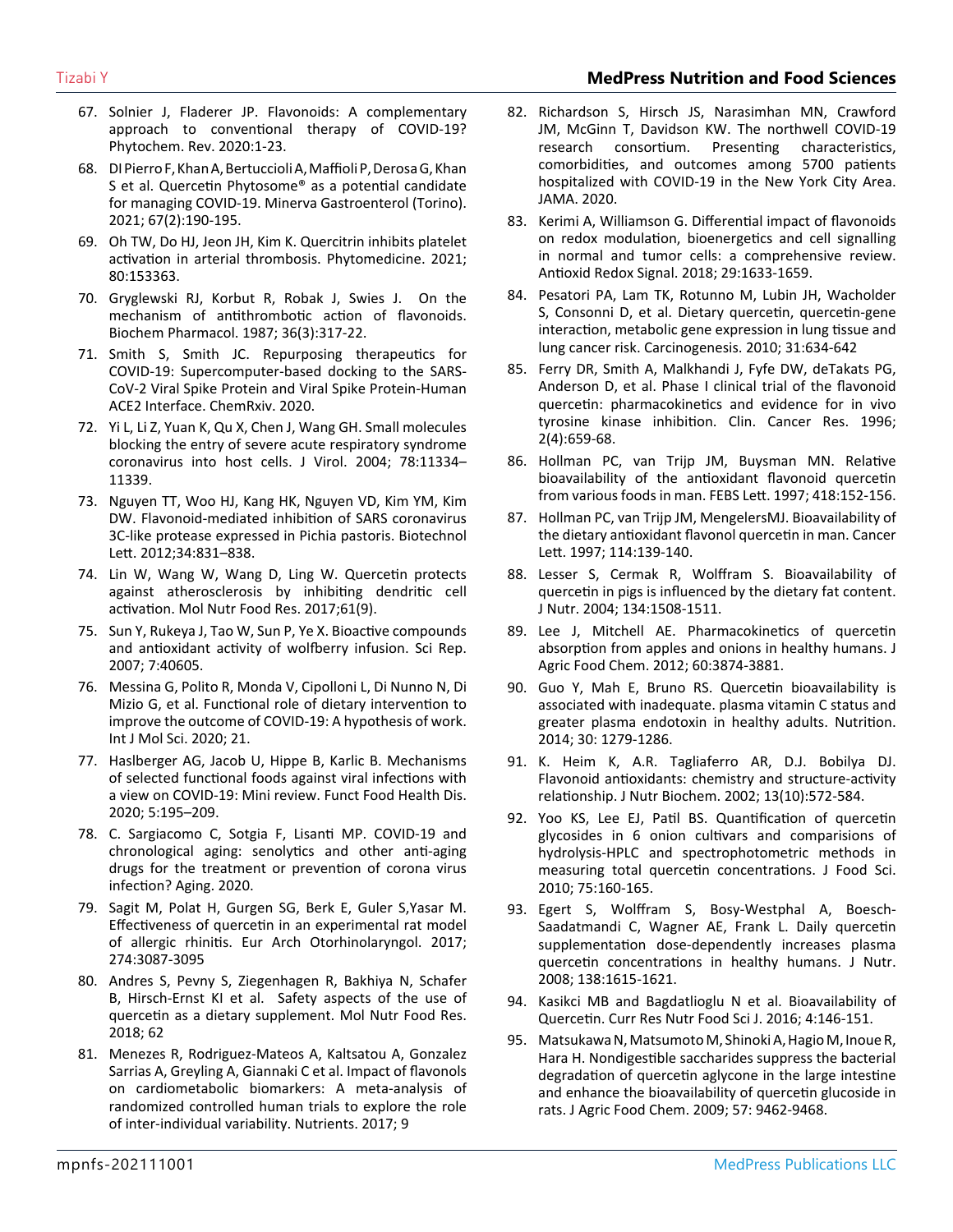- 96. [Skaper SD, Fabris M, Ferrari V, Dalle Carbonare M, Leon](https://pubmed.ncbi.nlm.nih.gov/9013129/)  [A. Quercetin protects cutaneous tissue-associated cell](https://pubmed.ncbi.nlm.nih.gov/9013129/)  [types including sensory neurons from oxidative stress](https://pubmed.ncbi.nlm.nih.gov/9013129/) [induced by glutathione depletion: cooperative effects of](https://pubmed.ncbi.nlm.nih.gov/9013129/)  [ascorbic acid. Free Radic Biol Med. 1997; 22:669-678.](https://pubmed.ncbi.nlm.nih.gov/9013129/)
- 97. [Takahama U, Yamamoto A, Hirota S, Oniki T. Quercetin](https://pubs.acs.org/doi/10.1021/jf021253%2B)[dependent reduction of salivary nitrite to nitric oxide](https://pubs.acs.org/doi/10.1021/jf021253%2B)  [under acidic conditions and interactions between](https://pubs.acs.org/doi/10.1021/jf021253%2B) [quercetin and ascorbic acid during the reduction. J Agric](https://pubs.acs.org/doi/10.1021/jf021253%2B) [Food Chem. 2003; 51:6014-6020.](https://pubs.acs.org/doi/10.1021/jf021253%2B)
- 98. [Zhang J, Chen Y, Luo H, Sun L, Xu M, Yu J. et al. Recent](https://www.frontiersin.org/articles/10.3389/fphar.2018.01204/full) [Update on the Pharmacological Effects and Mechanisms](https://www.frontiersin.org/articles/10.3389/fphar.2018.01204/full)  [of Dihydromyricetin. Review. Front Pharmacol. 2018;](https://www.frontiersin.org/articles/10.3389/fphar.2018.01204/full) [9:1204.](https://www.frontiersin.org/articles/10.3389/fphar.2018.01204/full)
- 99. [Tsao, R. Chemistry and Biochemistry of Dietary](https://www.ncbi.nlm.nih.gov/pmc/articles/PMC3257627/) [Polyphenols. Nutrients. 2010; 2:1231–1246.](https://www.ncbi.nlm.nih.gov/pmc/articles/PMC3257627/)
- 100. [Tong H, Zhang X, Tan L, Jin R, Huang S, Li X. Multitarget and](https://www.sciencedirect.com/science/article/abs/pii/S0014299919308404)  [promising role of dihydromyricetin in the treatment of](https://www.sciencedirect.com/science/article/abs/pii/S0014299919308404)  [metabolic diseases. Eur J Pharmacol. 2020; 870:172888.](https://www.sciencedirect.com/science/article/abs/pii/S0014299919308404)
- 101. [Chen J, Wang X, Xia T, Bi Y, Liu B, Fu J, Zhu R.](https://pubmed.ncbi.nlm.nih.gov/34339914/)  [Molecular mechanisms and therapeutic implications of](https://pubmed.ncbi.nlm.nih.gov/34339914/)  [dihydromyricetin in liver disease. Biomed Pharmacother.](https://pubmed.ncbi.nlm.nih.gov/34339914/) [2021; 142:111927.](https://pubmed.ncbi.nlm.nih.gov/34339914/)
- 102. [Tian X, Liu Y, Wang H, Zhang J, Xie L, Huo Y, at al. The](https://pubmed.ncbi.nlm.nih.gov/34490833/)  [role of miR-199b-3p in regulating Nrf2 pathway by](https://pubmed.ncbi.nlm.nih.gov/34490833/)  [dihydromyricetin to alleviate septic acute kidney injury.](https://pubmed.ncbi.nlm.nih.gov/34490833/)  [Free Radic Res. 2021; 55\(7\):842-852.](https://pubmed.ncbi.nlm.nih.gov/34490833/)
- 103. [Dong S, Zhu M, Wang K, Zhao X, Hu L, Jing W, et al.](https://en.x-mol.com/paper/article/1415433990975983616)  [Dihydromyricetin improves DSS-induced colitis in](https://en.x-mol.com/paper/article/1415433990975983616)  [mice via modulation of fecal-bacteria-related bile acid](https://en.x-mol.com/paper/article/1415433990975983616)  [metabolism. Pharmacol Res. 2021; 171:105767.](https://en.x-mol.com/paper/article/1415433990975983616)
- 104. [Duan H, Zhang Q, Liu J, Li R, Wang D, Peng W, et al.](https://pubmed.ncbi.nlm.nih.gov/33838291/)  [Suppression of apoptosis in vascular endothelial cell,](https://pubmed.ncbi.nlm.nih.gov/33838291/)  [the promising way for natural medicines to treat](https://pubmed.ncbi.nlm.nih.gov/33838291/)  [atherosclerosis. Pharmacol Res. 2021; 168:105599.](https://pubmed.ncbi.nlm.nih.gov/33838291/)
- 105. [Chen L, Shi M, Lv C, Song Y, Wu Y, Liu S, et al.](https://pubmed.ncbi.nlm.nih.gov/33776577/)  [Dihydromyricetin Acts as a Potential Redox Balance](https://pubmed.ncbi.nlm.nih.gov/33776577/)  [Mediator in Cancer Chemoprevention. Mediators](https://pubmed.ncbi.nlm.nih.gov/33776577/)  [Inflamm. 2021; 2021:6692579.](https://pubmed.ncbi.nlm.nih.gov/33776577/)
- 106. [Martínez-Coria H, Mendoza-Rojas MX, Arrieta-Cruz I,](https://www.ncbi.nlm.nih.gov/pmc/articles/PMC6859532/)  [López-Valdés HE. Preclinical Research of Dihydromyricetin](https://www.ncbi.nlm.nih.gov/pmc/articles/PMC6859532/)  [for Brain Aging and Neurodegenerative Diseases. Front](https://www.ncbi.nlm.nih.gov/pmc/articles/PMC6859532/)  [Pharmacol. 2019; 10:1334.](https://www.ncbi.nlm.nih.gov/pmc/articles/PMC6859532/)
- 107. [Liu M, Guo H, Li Z, Zhang C, Zhang X, Cui Q, et al.](https://pubmed.ncbi.nlm.nih.gov/33192493/)  [Molecular Level Insight into the Benefit of Myricetin and](https://pubmed.ncbi.nlm.nih.gov/33192493/)  [Dihydromyricetin Uptake in Patients With Alzheimer's](https://pubmed.ncbi.nlm.nih.gov/33192493/)  [Diseases. Front Aging Neurosci 2020; 12:601603.](https://pubmed.ncbi.nlm.nih.gov/33192493/)
- 108. [Fan L, Tong Q, Dong W, Yang G, Hou X, Xiong W, et al.](https://pubmed.ncbi.nlm.nih.gov/28534405/)  [Tissue Distribution, Excretion, and Metabolic Profile of](https://pubmed.ncbi.nlm.nih.gov/28534405/)  [Dihydromyricetin, a Flavonoid from Vine Tea \(Ampelopsis](https://pubmed.ncbi.nlm.nih.gov/28534405/)  [grossedentata\) after Oral Administration in Rats. J Agric](https://pubmed.ncbi.nlm.nih.gov/28534405/)  [Food Chem. 2017; 65:4597–4604.](https://pubmed.ncbi.nlm.nih.gov/28534405/)
- 109. [Liu L, Yin X, Wang X, Li X. Determination of](https://pubmed.ncbi.nlm.nih.gov/26133104/)  [dihydromyricetin in rat plasma by LC-MS/MS and its](https://pubmed.ncbi.nlm.nih.gov/26133104/)  [application to a pharmacokinetic study. Pharm Biol.](https://pubmed.ncbi.nlm.nih.gov/26133104/)  [2017; 55:657–662.](https://pubmed.ncbi.nlm.nih.gov/26133104/)
- 110. [Xiang D, Fan L, Hou XL, Xiong W, Shi CY, Wang WQ, et al.](https://pubmed.ncbi.nlm.nih.gov/29969512/)  [Uptake and Transport Mechanism of Dihydromyricetin](https://pubmed.ncbi.nlm.nih.gov/29969512/)  [Across Human Intestinal Caco-2 Cells. J Food Sci. 2018;](https://pubmed.ncbi.nlm.nih.gov/29969512/)  [83:1941–1947.](https://pubmed.ncbi.nlm.nih.gov/29969512/)
- 111. [Zhang Y, Que S, Yang X, Wang B, Qiao L, Zhao Y. Isolation](https://pubmed.ncbi.nlm.nih.gov/17924358/)  [and identification of metabolites from dihydromyricetin.](https://pubmed.ncbi.nlm.nih.gov/17924358/)  [Magn Reso. Chem MRC. 2007;45: 909–916.](https://pubmed.ncbi.nlm.nih.gov/17924358/)
- 112. [Zhou T, Zhou X. Isolation, structure determination and](https://www.ncbi.nlm.nih.gov/pmc/articles/PMC6859532/)  [pharmacological activity of flavanonol from ampelopsis](https://www.ncbi.nlm.nih.gov/pmc/articles/PMC6859532/)  [grossedentata. Chin Pharm J. 1996; 458–461.](https://www.ncbi.nlm.nih.gov/pmc/articles/PMC6859532/)
- 113. [Zhang Q, Liu J, Liu B, Xia J, Chen JN, Chen X, et al.](https://pubmed.ncbi.nlm.nih.gov/24717393/)  [Dihydromyricetin promotes hepatocellular carcinoma](https://pubmed.ncbi.nlm.nih.gov/24717393/)  [regression via a p53 activation-dependent mechanism.](https://pubmed.ncbi.nlm.nih.gov/24717393/)  [Sci Rep. 2014;4:4628.](https://pubmed.ncbi.nlm.nih.gov/24717393/)
- 114. [Yang D, Tan S, Yang Z, Jiang P, Qin C, Yuan, Q, et al.](https://www.hindawi.com/journals/bmri/2018/1047810/)  [Dihydromyricetin attenuates TNF-α-induced endothelial](https://www.hindawi.com/journals/bmri/2018/1047810/)  [dysfunction through miR-21-mediated DDAH1/ADMA/](https://www.hindawi.com/journals/bmri/2018/1047810/) [NO signal pathway. BioMed Res Int. 2018.](https://www.hindawi.com/journals/bmri/2018/1047810/)
- 115. [Xu X, Zhu R, Ying J, Zhao M, Wu X, Cao G, et al.](https://pubmed.ncbi.nlm.nih.gov/33178019/)  [Nephrotoxicity of herbal medicine and its prevention.](https://pubmed.ncbi.nlm.nih.gov/33178019/)  [Front Pharmacol. 2020; 11:569551.](https://pubmed.ncbi.nlm.nih.gov/33178019/)
- 116. [Liu D, Mao Y, Ding L, Zeng XA. Dihydromyricetin: A review](https://www.mdpi.com/1424-8247/14/8/794/htm)  [on identification and quantification methods, biological](https://www.mdpi.com/1424-8247/14/8/794/htm)  [activities, chemical stability, metabolism and approaches](https://www.mdpi.com/1424-8247/14/8/794/htm)  [to enhance its bioavailability. Trends Food Sci Technol.](https://www.mdpi.com/1424-8247/14/8/794/htm)  [2019; 91:586-597.](https://www.mdpi.com/1424-8247/14/8/794/htm)
- 117. [Solanki SS, Sarkar B, Dhanwani RK. Microemulsion drug](https://pubmed.ncbi.nlm.nih.gov/22830055/)  [delivery system: for bioavailability enhancement of](https://pubmed.ncbi.nlm.nih.gov/22830055/)  [ampelopsin. ISRN Pharm. 2012, 108164.](https://pubmed.ncbi.nlm.nih.gov/22830055/)
- 118. [Ameen F, AlYahya SA, Bakhrebah MA, Nassar MS,](https://www.semanticscholar.org/paper/Flavonoid-dihydromyricetin-mediated-silver-as-for-Ameen-Alyahya/05238d6bc6048b1c34befb476ce3e6368d48cdc2)  [Aljuraifani A. Flavonoid dihydromyricetin-mediated silver](https://www.semanticscholar.org/paper/Flavonoid-dihydromyricetin-mediated-silver-as-for-Ameen-Alyahya/05238d6bc6048b1c34befb476ce3e6368d48cdc2)  [nanoparticles as potential nanomedicine for biomedical](https://www.semanticscholar.org/paper/Flavonoid-dihydromyricetin-mediated-silver-as-for-Ameen-Alyahya/05238d6bc6048b1c34befb476ce3e6368d48cdc2)  [treatment of infections caused by opportunistic fungal](https://www.semanticscholar.org/paper/Flavonoid-dihydromyricetin-mediated-silver-as-for-Ameen-Alyahya/05238d6bc6048b1c34befb476ce3e6368d48cdc2)  [pathogens. Res Chem Intermed. 2018; 44:5063–5073.](https://www.semanticscholar.org/paper/Flavonoid-dihydromyricetin-mediated-silver-as-for-Ameen-Alyahya/05238d6bc6048b1c34befb476ce3e6368d48cdc2)
- 119. [Wang C, Tong Q, Hou X, Hu S, Fang J, Sun CC. Enhancing](https://pubs.acs.org/doi/abs/10.1021/acs.cgd.6b00591)  [Bioavailability of Dihydromyricetin through Inhibiting](https://pubs.acs.org/doi/abs/10.1021/acs.cgd.6b00591)  [Precipitation of Soluble Cocrystals by a Crystallization](https://pubs.acs.org/doi/abs/10.1021/acs.cgd.6b00591)  [Inhibitor. Cryst Growth Des. 16, 5030–5039.](https://pubs.acs.org/doi/abs/10.1021/acs.cgd.6b00591)
- 120. [Dalcin AJF, Vizzotto BS, Bochi GV, Guarda NS, Nascimento](https://www.sciencedirect.com/science/article/abs/pii/S0927776518307677)  [K, Sagrillo MR, et al. Nanoencapsulation of the flavonoid](https://www.sciencedirect.com/science/article/abs/pii/S0927776518307677)  [dihydromyricetin protects against the genotoxicity and](https://www.sciencedirect.com/science/article/abs/pii/S0927776518307677)  [cytotoxicity induced by cationic nanocapsules. Colloids](https://www.sciencedirect.com/science/article/abs/pii/S0927776518307677)  [Surf B Biointerfaces. 2019; 173, 7:98–805.](https://www.sciencedirect.com/science/article/abs/pii/S0927776518307677)
- 121. [Zhao X, Shi C, Zhou X, Lin T, Gong Y, Yin M, et al. Preparation](https://www.sciencedirect.com/science/article/pii/S092809871930257X)  [of a nanoscale dihydromyricetin-phospholipid complex](https://www.sciencedirect.com/science/article/pii/S092809871930257X)  [to improve the bioavailability: in vitro and in vivo](https://www.sciencedirect.com/science/article/pii/S092809871930257X)  [evaluations. Eur Fed Pharm Sci. 2019; 138:104994.](https://www.sciencedirect.com/science/article/pii/S092809871930257X)
- 122. [Xiao T, Wei Y, Cui M, Li X, Ruan H, Zhang L, Bao J, Ren](https://pubmed.ncbi.nlm.nih.gov/34419736/)  [S, Gao D, Wang M, Sun R, Li M, Lin J, Li D, Yang C, Zhou](https://pubmed.ncbi.nlm.nih.gov/34419736/)  [H. Effect of dihydromyricetin on SARS-CoV-2 viral](https://pubmed.ncbi.nlm.nih.gov/34419736/)  [replication and pulmonary inflammation and fibrosis.](https://pubmed.ncbi.nlm.nih.gov/34419736/)  [Phytomedicine. 2021; 91:153704.](https://pubmed.ncbi.nlm.nih.gov/34419736/)
- 123. [Chen S, Lv K, Sharda A, Deng J, Zeng W, Zhang C, Hu Q,](https://pubmed.ncbi.nlm.nih.gov/33711433/)  [Jin P, Yao G, Xu X, Ming Z, Fang C. Anti-thrombotic effects](https://pubmed.ncbi.nlm.nih.gov/33711433/)  [mediated by dihydromyricetin involve both platelet](https://pubmed.ncbi.nlm.nih.gov/33711433/)  [inhibition and endothelial protection. Pharmacol Res.](https://pubmed.ncbi.nlm.nih.gov/33711433/)  [2021; 167:105540.](https://pubmed.ncbi.nlm.nih.gov/33711433/)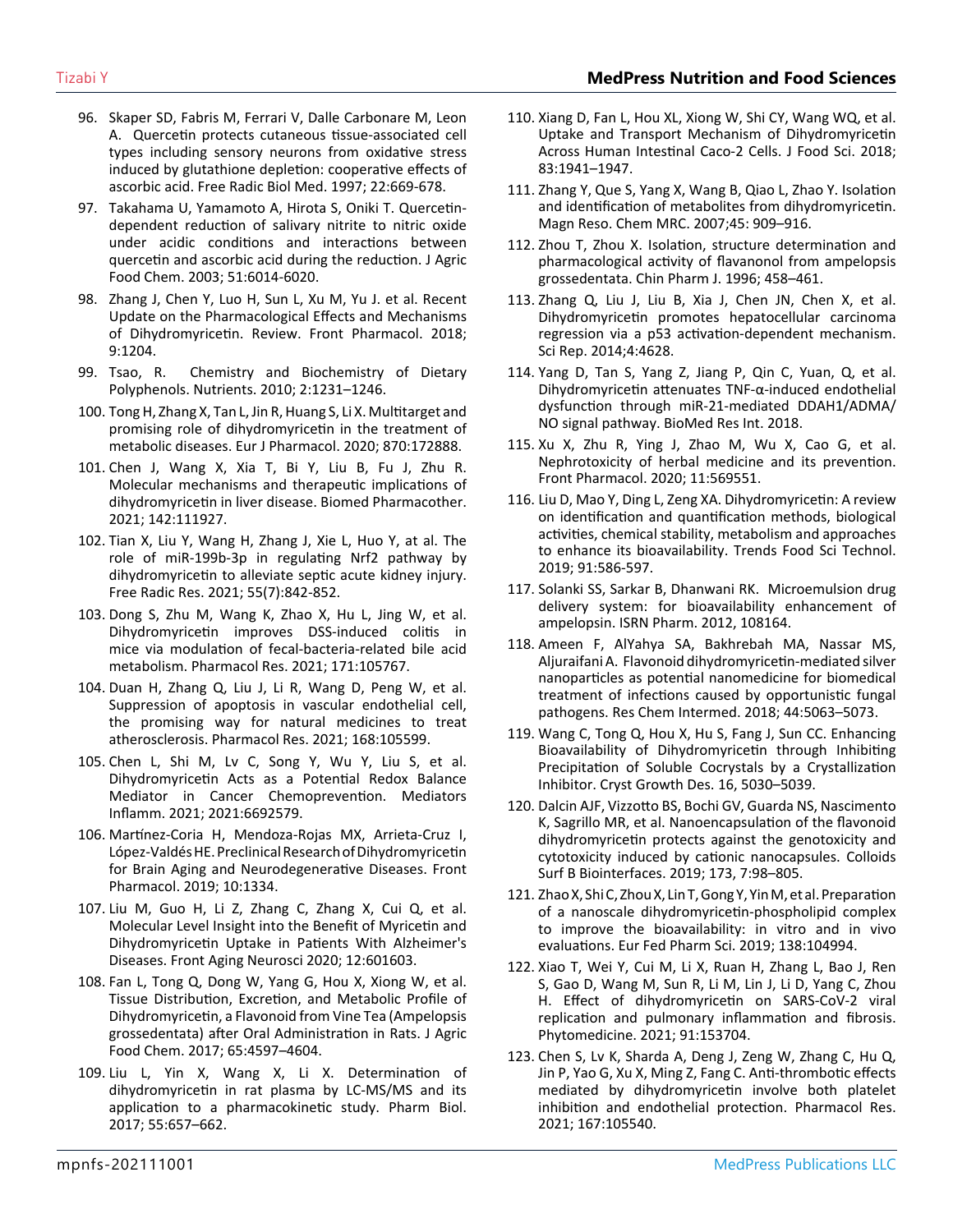- 124. [He G, Du F, Yang W, Pei G, Zhu Y. Effects of tengcha](https://pubmed.ncbi.nlm.nih.gov/14535015/)  [flavonoids on scavenging oxygen free radicals and](https://pubmed.ncbi.nlm.nih.gov/14535015/)  [inhibiting lipid-peroxidation. J Chin Med Mater. 2003;](https://pubmed.ncbi.nlm.nih.gov/14535015/) [26:338–340.](https://pubmed.ncbi.nlm.nih.gov/14535015/)
- 125. [He G, Yang W, Pei G, Zhu Y, Du F. Studies on the effect of](https://pubmed.ncbi.nlm.nih.gov/15617509/)  [dihydromyricetin on antilipid-peroxidation. J Chin Mater](https://pubmed.ncbi.nlm.nih.gov/15617509/) [Med. 2003; 28:1188–1190.](https://pubmed.ncbi.nlm.nih.gov/15617509/)
- 126. [Zhang Y, Ning Z, Yang S, Wu H. Antioxidation properties](https://pubmed.ncbi.nlm.nih.gov/12889119/) [and mechanism of action of dihydromyricetin from](https://pubmed.ncbi.nlm.nih.gov/12889119/)  [Ampelopsis grossedentata. Yao Xue Xue Bao. 2003;](https://pubmed.ncbi.nlm.nih.gov/12889119/) [38:241–244.](https://pubmed.ncbi.nlm.nih.gov/12889119/)
- 127. [Yang JG, Liu BG, Liang GZ, Ning ZX. Structure-activity](https://www.ncbi.nlm.nih.gov/pmc/articles/PMC6253939/) [relationship of flavonoids active against lard oil oxidation](https://www.ncbi.nlm.nih.gov/pmc/articles/PMC6253939/)  [based on quantum chemical analysis. Mol Basel Switz.](https://www.ncbi.nlm.nih.gov/pmc/articles/PMC6253939/)  [2009;14:46–52.](https://www.ncbi.nlm.nih.gov/pmc/articles/PMC6253939/)
- 128. [Li X, Liu J, Lin J, Wang T, Huang J, Lin Y, et al. Protective](https://pubmed.ncbi.nlm.nih.gov/27171068/) [Effects of Dihydromyricetin against •OH-Induced](https://pubmed.ncbi.nlm.nih.gov/27171068/)  [Mesenchymal Stem Cells Damage and Mechanistic](https://pubmed.ncbi.nlm.nih.gov/27171068/)  [Chemistry. Mol Basel Switz. 2016; 21:604.](https://pubmed.ncbi.nlm.nih.gov/27171068/)
- 129. [Mu S, Li Y, Liu B, Wang W, Chen S, Wu J, et al.](https://pubmed.ncbi.nlm.nih.gov/27501707/)  [Dihydromyricetin Ameliorates 3NP-induced Behavioral](https://pubmed.ncbi.nlm.nih.gov/27501707/)  [Deficits and Striatal Injury in Rats. J Mol Neurosci MN.](https://pubmed.ncbi.nlm.nih.gov/27501707/)  [2016; 60:267–275.](https://pubmed.ncbi.nlm.nih.gov/27501707/)
- 130. [Song Q, Liu L, Yu J, Zhang J, Xu M, Sun L, et al.](https://pubmed.ncbi.nlm.nih.gov/28414055/)  [Dihydromyricetin attenuated Ang II induced cardiac](https://pubmed.ncbi.nlm.nih.gov/28414055/)  [fibroblasts proliferation related to inhibitory of oxidative](https://pubmed.ncbi.nlm.nih.gov/28414055/)  [stress. Eur J Pharmacol. 2017; 807:159–167.](https://pubmed.ncbi.nlm.nih.gov/28414055/)
- 131. [Jiang B, Le L, Pan H, Hu K, Xu L, Xiao P. Dihydromyricetin](https://pubmed.ncbi.nlm.nih.gov/25451453/)  [ameliorates the oxidative stress response induced by](https://pubmed.ncbi.nlm.nih.gov/25451453/)  [methylglyoxal via the AMPK/GLUT4 signaling pathway in](https://pubmed.ncbi.nlm.nih.gov/25451453/)  [PC12 cells. Brain Res Bull. 2014; 109:117–126.](https://pubmed.ncbi.nlm.nih.gov/25451453/)
- 132. [Luo Y, Lu S, Dong X, Xu L, Sun G, Sun X. Dihydromyricetin](https://pubmed.ncbi.nlm.nih.gov/28612103/)  [protects human umbilical vein endothelial cells from](https://pubmed.ncbi.nlm.nih.gov/28612103/)  [injury through ERK and Akt mediated Nrf2/HO-1 signaling](https://pubmed.ncbi.nlm.nih.gov/28612103/)  [pathway. Apoptosis Int J Program Cell Death. 2017;](https://pubmed.ncbi.nlm.nih.gov/28612103/) [22:1013–1024.](https://pubmed.ncbi.nlm.nih.gov/28612103/)
- 133. [Hu Q, Zhang T, Yi L, Zhou X, Mi M. Dihydromyricetin](https://pubmed.ncbi.nlm.nih.gov/29193391/)  [inhibits NLRP3 inflammasome-dependent pyroptosis](https://pubmed.ncbi.nlm.nih.gov/29193391/)  [by activating the Nrf2 signaling pathway in vascular](https://pubmed.ncbi.nlm.nih.gov/29193391/)  [endothelial cells. BioFactors Oxf Engl 2018; 44:123–136.](https://pubmed.ncbi.nlm.nih.gov/29193391/)
- 134. [Qi S, Xin Y, Guo Y, Diao Y, Kou X, Luo L et al. Ampelopsin](https://pubmed.ncbi.nlm.nih.gov/22193240/)  [reduces endotoxic inflammation via repressing ROS](https://pubmed.ncbi.nlm.nih.gov/22193240/)[mediated activation of PI3K/Akt/NF-κB signaling](https://pubmed.ncbi.nlm.nih.gov/22193240/)  [pathways. Int Immunopharmacol. 2012; 12:278–287.](https://pubmed.ncbi.nlm.nih.gov/22193240/)
- 135. [Hou XL, Tong Q, Wang WQ, Shi CY, Xiong WJ. Chen](https://pubs.acs.org/doi/10.1021/acs.jnatprod.5b00275)  [J et al. Suppression of inflammatory responses by](https://pubs.acs.org/doi/10.1021/acs.jnatprod.5b00275)  [dihydromyricetin, a flavonoid from ampelopsis](https://pubs.acs.org/doi/10.1021/acs.jnatprod.5b00275)  [grossedentata, via inhibiting the activation of NF-κB and](https://pubs.acs.org/doi/10.1021/acs.jnatprod.5b00275)  [MAPK Signaling Pathways. J Nat Prod. 2015; 78:1689–](https://pubs.acs.org/doi/10.1021/acs.jnatprod.5b00275) [1696.](https://pubs.acs.org/doi/10.1021/acs.jnatprod.5b00275)
- 136. [Tang N, Ma NJ, Wang KS, Mi C, Lv Y, Piao LX, et al.](https://pubmed.ncbi.nlm.nih.gov/27686451/)  [Dihydromyricetin suppresses TNF-α-induced NF-κB](https://pubmed.ncbi.nlm.nih.gov/27686451/)  [activation and target gene expression. Mol Cell Biochem.](https://pubmed.ncbi.nlm.nih.gov/27686451/)  [2016; 422:11–20.](https://pubmed.ncbi.nlm.nih.gov/27686451/)
- 137. [Boon AC, de Mutsert G, van Baarle D, Smith DJ, Lapedes](https://pubmed.ncbi.nlm.nih.gov/14764717/)  [AS, Fouchier RA, et al. Recognition of homo- and](https://pubmed.ncbi.nlm.nih.gov/14764717/)  [heterosubtypic variants of influenza A viruses by human](https://pubmed.ncbi.nlm.nih.gov/14764717/)  [CD8+ T lymphocytes. J Immunol. 2004;172\(4\):2453-60.](https://pubmed.ncbi.nlm.nih.gov/14764717/)
- 138. [Bao S, Knoell DL. Zinc modulates cytokine-induced lung](https://pubmed.ncbi.nlm.nih.gov/16844947/)  [epithelial cell barrier permeability. Am J Physiol Lung Cell](https://pubmed.ncbi.nlm.nih.gov/16844947/)  [Mol Physiol. 2006; 291\(6\):L1132-41.](https://pubmed.ncbi.nlm.nih.gov/16844947/)
- 139. [Zalewski PD, Truong-Tran AQ, Grosser D, Jayaram L,](https://pubmed.ncbi.nlm.nih.gov/15670623/)  [Murgia C, Ruffin RE. Zinc metabolism in airway epitelium](https://pubmed.ncbi.nlm.nih.gov/15670623/)  [and airway inflammation: basic mechanisms and clinical](https://pubmed.ncbi.nlm.nih.gov/15670623/)  [targets. A review. Pharmacol Ther. 2005; 105\(2\):127-49.](https://pubmed.ncbi.nlm.nih.gov/15670623/)
- 140. [Prasad AS, Beck FW, Bao B, Fitzgerald JT, Snell DC,](https://pubmed.ncbi.nlm.nih.gov/17344507/)  [Steinberg JD, et al. Zinc supplementation decreases](https://pubmed.ncbi.nlm.nih.gov/17344507/) [incidence of infections in the elderly: effect of zinc on](https://pubmed.ncbi.nlm.nih.gov/17344507/)  [generation of cytokines and oxidative stress. Am J Clin](https://pubmed.ncbi.nlm.nih.gov/17344507/)  [Nutr. 2007; 85\(3\):837-44.](https://pubmed.ncbi.nlm.nih.gov/17344507/)
- 141. [Chasapis CT, Ntoupa PA, Spiliopoulou CA, Stefanidou ME.](https://pubmed.ncbi.nlm.nih.gov/32394086/)  [Recent aspects of the effects of zinc on human health.](https://pubmed.ncbi.nlm.nih.gov/32394086/)  [Arch Toxicol. 2020; 94\(5\):1443-1460.](https://pubmed.ncbi.nlm.nih.gov/32394086/)
- 142. [Dabbagh-Bazarbachi H, Clergeaud G, Quesada IM, Ortiz](https://pubs.acs.org/doi/10.1021/jf5014633)  [M, O'Sullivan CK, Fernández-Larrea JB. Zinc ionophore](https://pubs.acs.org/doi/10.1021/jf5014633)  [activity of quercetin and epigallocatechin-gallate: from](https://pubs.acs.org/doi/10.1021/jf5014633)  [Hepa 1-6 cells to a liposome model. J Agric Food Chem.](https://pubs.acs.org/doi/10.1021/jf5014633)  [2014; 62\(32\):8085-8093.](https://pubs.acs.org/doi/10.1021/jf5014633)
- 143. [Lee, YH, Tuyet PT. Synthesis and biological evaluation](https://pubmed.ncbi.nlm.nih.gov/31089950/)  [of quercetin-zinc \(II\) complex for anti-cancer and anti](https://pubmed.ncbi.nlm.nih.gov/31089950/)[metastasis of human bladder cancer cells. In Vitro Cell](https://pubmed.ncbi.nlm.nih.gov/31089950/)  [Dev Biol Anim. 2019; 55\(6\):395-404.](https://pubmed.ncbi.nlm.nih.gov/31089950/)
- 144. [Institute of Medicine \(US\) Panel on Micronutrients.](https://pubmed.ncbi.nlm.nih.gov/25057538/)  [Dietary Reference Intakes for Vitamin A, Vitamin](https://pubmed.ncbi.nlm.nih.gov/25057538/)  [K, Arsenic, Boron, Chromium, Copper, Iodine, Iron,](https://pubmed.ncbi.nlm.nih.gov/25057538/)  [Manganese, Molybdenum, Nickel, Silicon, Vanadium,](https://pubmed.ncbi.nlm.nih.gov/25057538/)  [and Zinc Washington \(DC\): National Academies Press](https://pubmed.ncbi.nlm.nih.gov/25057538/)  [\(US\);. 2001. PMID: 25057538.](https://pubmed.ncbi.nlm.nih.gov/25057538/)
- 145. [Scientific Committee on Food Opinion of the Scientific](https://ec.europa.eu/jrc/en/science-area/health-and-consumer-protection)  [Committee on Food on the Tolerable Upper Intake](https://ec.europa.eu/jrc/en/science-area/health-and-consumer-protection)  [Level of Zinc. European Commission Health & Consumer](https://ec.europa.eu/jrc/en/science-area/health-and-consumer-protection)  [Protection Directorate-General.; 2003](https://ec.europa.eu/jrc/en/science-area/health-and-consumer-protection)
- 146. [Wessells KR, Singh GM, Brown KH. Estimating the global](https://pubmed.ncbi.nlm.nih.gov/23209781/)  [prevalence of inadequate zinc intake from national food](https://pubmed.ncbi.nlm.nih.gov/23209781/)  [balance sheets: effects of methodological assumptions.](https://pubmed.ncbi.nlm.nih.gov/23209781/) [PLoS One. 2012; 7\(11\):e50565](https://pubmed.ncbi.nlm.nih.gov/23209781/)
- 147. [Wuehler SE, Peerson JM, Brown KH. Use of national food](https://pubmed.ncbi.nlm.nih.gov/16277796/)  [balance data to estimate the adequacy of zinc in national](https://pubmed.ncbi.nlm.nih.gov/16277796/)  [food supplies: methodology and regional estimates.](https://pubmed.ncbi.nlm.nih.gov/16277796/)  [Public Health Nutr. 2005; 8\(7\):812-9.](https://pubmed.ncbi.nlm.nih.gov/16277796/)
- 148. [Hess SY. National Risk of Zinc Deficiency as Estimated by](https://pubmed.ncbi.nlm.nih.gov/28118744/)  [National Surveys. Food Nutr Bull. 2007; 38\(1\):3-17](https://pubmed.ncbi.nlm.nih.gov/28118744/)
- 149. [Fraker PJ, King LE. Reprogramming of the immune system](https://pubmed.ncbi.nlm.nih.gov/15189122/)  [during zinc deficiency. Annu Rev Nutr. 2004; 24:277-98.](https://pubmed.ncbi.nlm.nih.gov/15189122/)
- 150. [Aydemir TB, Blanchard RK, Cousins RJ. Zinc](https://pubmed.ncbi.nlm.nih.gov/16434472/)  [supplementation of young men alters metallothionein,](https://pubmed.ncbi.nlm.nih.gov/16434472/)  [zinc transporter, and cytokine gene expression in](https://pubmed.ncbi.nlm.nih.gov/16434472/)  [leukocyte populations.](https://pubmed.ncbi.nlm.nih.gov/16434472/)
- 151. [Skalny AV, Rink L, Ajsuvakova OP, Aschner M, Gritsenko](https://pubmed.ncbi.nlm.nih.gov/32319538/)  [VA, Alekseenko SI, et al Zinc and respiratory tract](https://pubmed.ncbi.nlm.nih.gov/32319538/)  [infections: Perspectives for COVID-19 \(Review\).](https://pubmed.ncbi.nlm.nih.gov/32319538/)
- 152. [Han J, Chen L, Duan SM, Yang QX, Yang M, Gao C et al.](https://pubmed.ncbi.nlm.nih.gov/16131020/)  [Efficient and quick inactivation of SARS coronavirus and](https://pubmed.ncbi.nlm.nih.gov/16131020/)  [other microbes exposed to the surfaces of some metal](https://pubmed.ncbi.nlm.nih.gov/16131020/)  [catalysts. Biomed Environ Sci. 2005; 18\(3\):176-80.](https://pubmed.ncbi.nlm.nih.gov/16131020/)